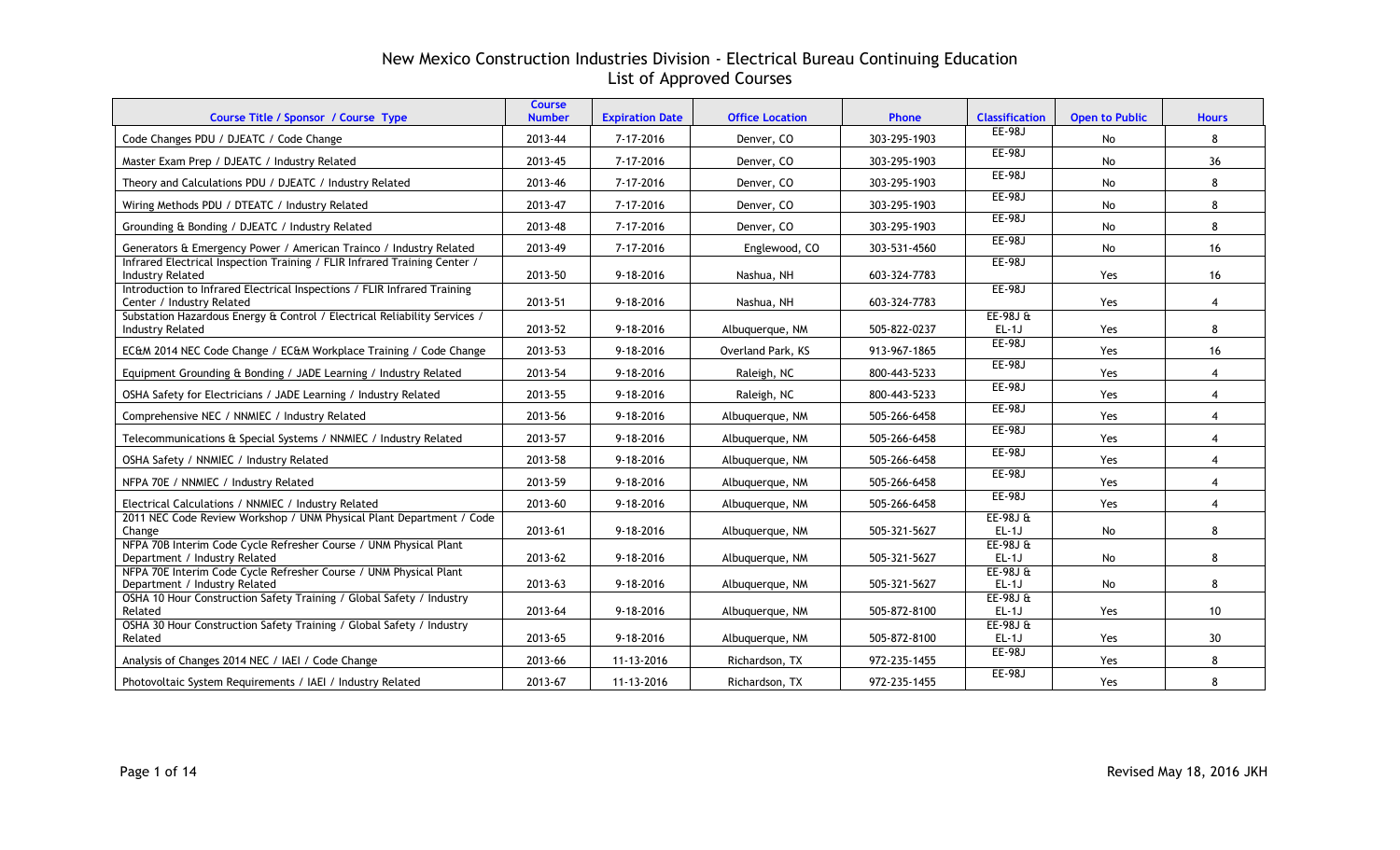| Course Title / Sponsor / Course Type                                                                        | <b>Course</b><br><b>Number</b> | <b>Expiration Date</b> | <b>Office Location</b>   | Phone             | <b>Classification</b> | <b>Open to Public</b>      | <b>Hours</b>   |
|-------------------------------------------------------------------------------------------------------------|--------------------------------|------------------------|--------------------------|-------------------|-----------------------|----------------------------|----------------|
|                                                                                                             |                                |                        |                          |                   |                       |                            |                |
| Analysis of Changes 2014 NEC / NNMIEC / Code Change                                                         | 2013-68                        | 11-13-2016             | Albuquerque, NM          | 505-266-6458      | EE-98J                | Yes                        | 8              |
| NFPA 70E Based on 2012 Standard / JATC for Elect Industry / Industry<br>Related                             | 2013-69                        | 11-13-2016             | Albuguergue, NM          | 505-341-4444      | $EE-98JE$<br>$EL-1J$  | Yes                        | 8              |
| Dwelling Feeder, Box Fill & Motor Calculations / JADE Learning / Industry                                   |                                |                        |                          |                   | EE-98J                |                            |                |
| Related                                                                                                     | 2013-70                        | 11-13-2016             | Raleigh, NC              | 800-443-5233      | <b>EE-98J</b>         | Yes                        | 4              |
| Conductor Ampacity and Calculations / JADE Learning / Industry Related                                      | 2013-71                        | 11-13-2016             | Raleigh, NC              | 800-443-5233      |                       | Yes                        | $\overline{4}$ |
| NFPA 70E 2012 Electrical Safety in the Workplace / TEGG / Industry<br>Related                               | 2013-72                        | 11-13-2016             | Cannonsburg, PA          | 724-514-8973      | $EE-98j$ &<br>$EL-1J$ | Yes                        | 8              |
| NEC Update 2011 / Western Wyoming Community College / Code Change                                           | 2013-73                        | 11-13-2016             | Rock Springs, WY         | 307-872-1326      | <b>EE-98J</b>         | Yes                        | 16             |
| 2014 National Electrical Code / American Trainco / Code Change                                              | 2013-74                        | 11-13-2016             | Englewood, CO            | 303-867-3530      | $EE-98J$              | Yes                        | 16             |
| NEC Code Update 2014 / Tom Taylors Electrical Training / Code Change                                        | 2014-01                        | $1 - 15 - 2017$        | Las Cruces, NM           | 575-644-7180      | EE-98J                | <b>Yes</b>                 | 8              |
| NEC 2014 Code Update / Interstates Const. Services Inc. / Code Change                                       | 2014-02                        | $1 - 15 - 2017$        | Sioux Center, IA         | 712-722-1660 2562 | EE-98J                | Yes                        | 8              |
| NEC Code Changes 2011 / Computer Career Center LP DBA Vista College /<br>Code Change                        | 2014-03                        | 1-15-2017              | Richardson, TX           | 972-733-3431 1753 | $EE-98J$              | Yes                        | 4              |
| 2014 NEC Changes Part 1 / JADE Learning / Code Change                                                       | 2014-04                        | $1 - 15 - 2017$        | Raleigh, NC              | 800-443-5233      | EE-98J                | Yes<br>(Home study)        | 8              |
| 2014 NEC Changes Part 1 / JADE Learning / Code Change                                                       | 2014-05                        | $1 - 15 - 2017$        | Raleigh, NC              | 800-443-5233      | <b>EE-98J</b>         | Yes<br>(Online)            | 8              |
|                                                                                                             |                                |                        |                          |                   | EE-98J                | <b>Yes</b>                 |                |
| 2014 NEC Changes Part 2 / JADE Learning / Code Change                                                       | 2014-06                        | $1 - 15 - 2017$        | Raleigh, NC              | 800-443-5233      | EE-98J                | (Home Study)<br><b>Yes</b> | 8              |
| 2014 NEC Changes Part 2 / JADE Learning / Code Change                                                       | 2014-07                        | $1 - 15 - 2017$        | Raleigh, NC              | 800-443-5233      |                       | (Online)                   | 8              |
| One Day 2014 NEC Changes / Aragon's Electrical Consulting / Code<br>Change                                  | 2014-08                        | $1 - 15 - 2017$        | Santa Fe, NM             | 505-699-2886      | <b>EE-98J</b>         | Yes                        | 8              |
| Two Day 2014 NEC Changes / Aragon's Electrical Consulting / Code                                            |                                |                        |                          |                   | EE-98J                |                            |                |
| Change<br>2014 Grounding & Bonding / Aragon's Electrical Consulting / Industry                              | 2014-09                        | $1 - 15 - 2017$        | Santa Fe, NM             | 505-699-2886      | $EE-98J$              | Yes                        | 16             |
| Related                                                                                                     | 2014-10                        | $1 - 15 - 2017$        | Santa Fe, NM             | 505-699-2886      |                       | Yes                        | 8              |
| Stallcup's Illustrated Code Changes - 2014 / GRABOY Inc. / Code Change                                      | 2014-11                        | $1 - 15 - 2017$        | North Richland Hills, TX | 817-581-2206      | EE-98J                | Yes                        | 8              |
| Stallcup's Illustrated Code Changes - 2014 / GRABOY Inc. / Code Change                                      | 2014-12                        | 1-15-2017              | North Richland Hills, TX | 817-581-2206      | EE-98J                | Yes                        | 16             |
| Common 2014 NEC Violations / Able Training / Code Change                                                    | 2014-13                        | $1 - 15 - 2017$        | W. Jordan, UT            | 801-282-5133      | <b>EE-98J</b>         | Yes                        | 8              |
| 2014 NEC Code Changes / Bluevolt / Code Change                                                              | 2014-14                        | 3-19-2017              | Portland, OR             | 503-223-2583      | EE-98J                | Yes                        | 16             |
| Conduit Fittings Listings and Approvals / Bridgeport Fittings Inc. /<br><b>Industry Related</b>             | 2014-15                        | 3-19-2017              | Stratford, CT            | 360-722-0004      | EE-98J                | Yes                        | $\mathbf{2}$   |
| Flexible Conduit and Cable Fittings Listings and Approvals / Bridgeport<br>Fittings Inc. / Industry Related | 2014-16                        | 3-19-2017              | Stratford, CT            | 360-722-0004      | $EE-98J$              | Yes                        | $\overline{2}$ |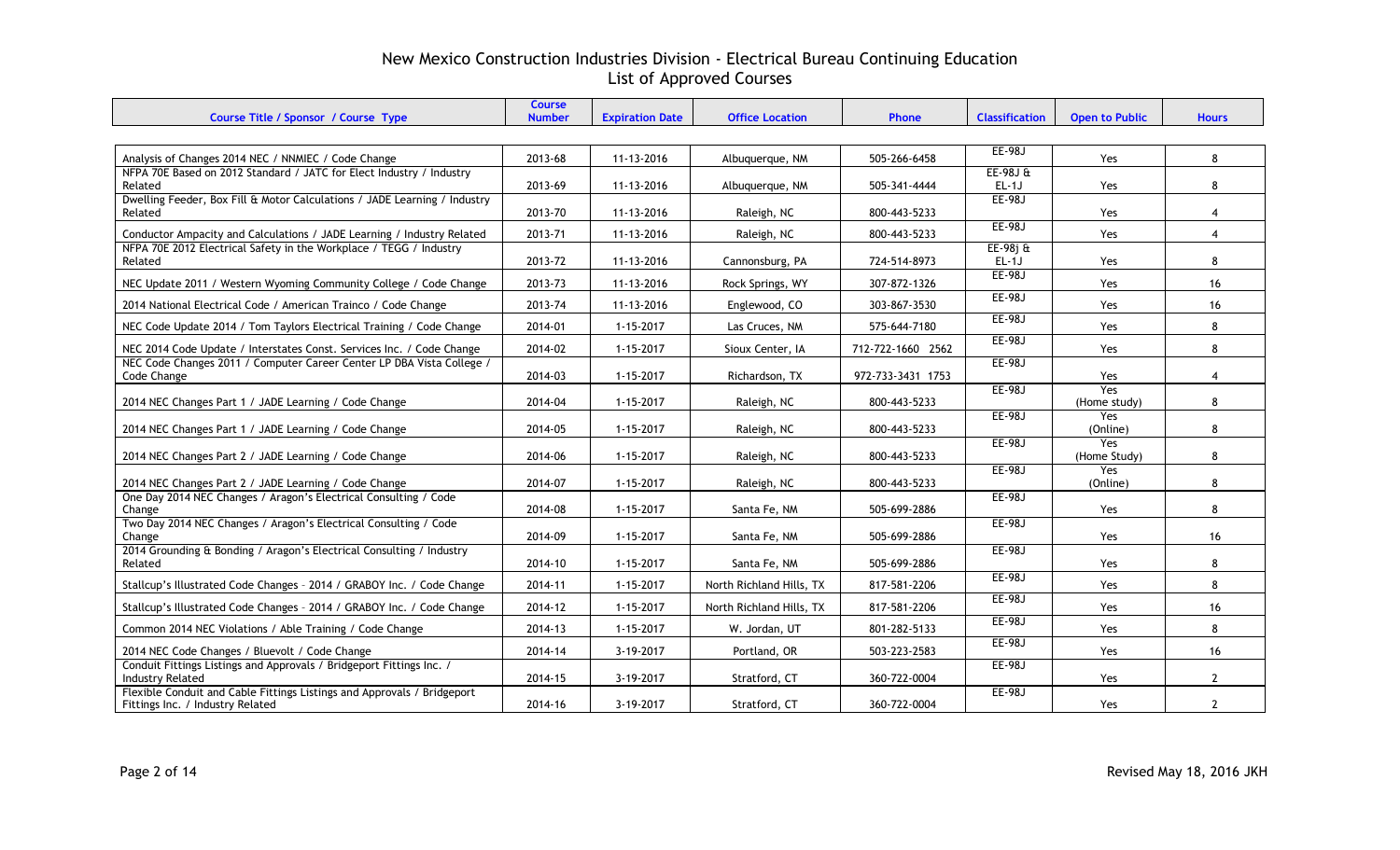|                                                                                                         | <b>Course</b> |                        |                        |                      |                       |                       |                      |
|---------------------------------------------------------------------------------------------------------|---------------|------------------------|------------------------|----------------------|-----------------------|-----------------------|----------------------|
| Course Title / Sponsor / Course Type                                                                    | <b>Number</b> | <b>Expiration Date</b> | <b>Office Location</b> | <b>Phone</b>         | <b>Classification</b> | <b>Open to Public</b> | <b>Hours</b>         |
|                                                                                                         |               |                        |                        |                      |                       |                       |                      |
| Advanced PV System Design / Central New Mexico Community College                                        |               |                        |                        |                      | <b>EE-98J</b>         |                       |                      |
| Workforce Training Center / Industry Related                                                            | 2014-17       | 3-19-2017              | Albuquerque, NM        | 505-224 4000 x 53007 |                       | Yes                   | 8                    |
| 2014 Changes to the NEC-Part 1 / Mike Holt Enterprises Inc. / Code                                      |               |                        |                        |                      | EE-98J                |                       |                      |
| Change                                                                                                  | 2014-18       | 3-19-2017              | Leesburg, FL           | 888-632-2633         |                       | Yes                   | 8                    |
|                                                                                                         |               |                        |                        |                      | EE-98J                | <b>Yes</b>            |                      |
| Changes to the NEC 2014-Seminar / Mike Holt Enterprises / Code Change                                   | 2014-19       | 3-19-2017              | Leesburg, FL           | 888-632-2633         |                       | (online)              | 8                    |
| 2014 National Electrical Code w/NFPA 70E Awareness and Grounding and                                    |               |                        |                        |                      | $EE-98JE$             |                       |                      |
| Bonding / National Technology Transfer Inc. / Code Change                                               | 2014-20       | 3-19-2017              | Centennial, CO         | 303-957-4343         | ELI-J                 | Yes                   | 40                   |
| 2014-NEC Code Update-Day 1 / AETech Electrical Training Center/Arne                                     |               |                        |                        |                      | <b>EE-98J</b>         |                       |                      |
| Electro Tech / Code Change                                                                              | 2014-21       | 3-19-2017              | Rapid City, SD         | 605-342-9088         |                       | <b>Yes</b>            | 8                    |
| 2014 NEC Changes-Articles 90,100 and 110 (RV-10512) / Red Vector.com                                    | 2014-22       |                        |                        |                      | <b>EE-98J</b>         | Yes                   | $\overline{2}$       |
| Inc. / Code Change                                                                                      |               | 3-19-2017              | Tampa, FL              | 866-546-1212 x 1220  |                       | (online)              |                      |
| 2014 NEC Changes-Chapter 2: Wiring and Protection (RV-10513) / Red                                      |               |                        |                        | 866-546-1212 x 1220  | <b>EE-98J</b>         | Yes                   | $\mathbf{2}$         |
| Vector.com Inc. / Code Change                                                                           | 2014-23       | 3-19-2017              | Tampa, FL              |                      | EE-98J                | (online)<br>Yes       |                      |
| 2014 NEC Changes-Chapter 3: Wiring Methods and Materials (RV-10514) /                                   |               | 3-19-2017              |                        |                      |                       |                       | $\mathbf{2}$         |
| Red Vector.com Inc. / Code Change<br>2014 NEC Changes-Chapter 4: Equipment for General Use (RV-10515) / | 2014-24       |                        | Tampa, FL              | 866-546-1212 x 1220  | EE-98J                | (online)<br>Yes       |                      |
| Red Vector.com Inc. / Code Change                                                                       | 2014-25       | 3-19-2017              | Tampa, FL              | 866-546-1212 x 1220  |                       | (online)              | $\overline{2}$       |
| 2014 NEC Changes-Chapter 5: Special Occupancies (RV-10516) / Red                                        |               |                        |                        |                      | <b>EE-98J</b>         | Yes                   |                      |
| Vector.com Inc. / Code Change                                                                           | 2014-26       | 3-19-2017              | Tampa, FL              | 866-546-1212 x 1220  |                       | (online)              | $\mathbf{2}$         |
| 2014 NEC Changes-Chapter 6: Electric Signs & Outline Lighting (RV-10517)                                |               |                        |                        |                      | EE-98J                | Yes                   |                      |
| / Red Vector.com Inc. / Code Change                                                                     | 2014-27       | 3-19-2017              | Tampa, FL              | 866-546-1212 x 1220  |                       | (online)              | $\mathbf{2}$         |
| 2014 NEC Changes-Chapter 7: Special Conditions (RV-10518) / Red                                         |               |                        |                        |                      | EE-98J                | Yes                   |                      |
| Vector.com Inc. / Code Change                                                                           | 2014-28       | 3-19-2017              | Tampa, FL              | 866-546-1212 x 1220  |                       | (online)              | $\mathbf{2}$         |
|                                                                                                         |               |                        |                        |                      | EE-98J                |                       |                      |
| Significant Changes to the 2014 NEC / NMJTAC / Code Change                                              | 2014-29       | 3-19-2017              | Albuquerque, NM        | 505-341-4444         |                       | Yes                   | 8                    |
| 2014 Changes to NEC/Part 1 & Part 2 / T&S Electric / Code Change                                        | 2014-30       | 3-19-2017              | Dexter, NM             | 575-637-0647         | EE-98J                | Yes                   | 16                   |
|                                                                                                         |               |                        |                        |                      | EE-98J                |                       |                      |
| 2014 NEC Code Review Class / L.H. Crum UNM / Code Change                                                | 2014-31       | 3-19-2017              | Albuquerque, NM        | 505-277-7829         |                       | Yes                   | 8                    |
| 2014 NEC Changes-Chapter 8 : Communication Systems / RedVector.com                                      |               |                        |                        |                      | EE-98J                | Yes                   |                      |
| Inc. / Code Change                                                                                      | 2014-32       | 5-21-2017              | Tampa, FL              | 866-546-1212 x 1220  |                       | (online)              | $\blacktriangleleft$ |
| 2014 NEC Analysis of Changes / Rocky Mountain Chapter IAEI / Code                                       |               |                        |                        |                      | EE-98J                |                       |                      |
| Change                                                                                                  | 2014-33       | 5-21-2017              | Drake, CO              | 970-352-0819         |                       | Yes                   | 8                    |
|                                                                                                         |               |                        |                        |                      | <b>EE-98J</b>         | Yes                   |                      |
| NFPA 70B / Global Safety LLC / Industry Related                                                         | 2014-34       | 5-21-2017              | Albuquerque, NM        | 505-417-5597         |                       | (plus online)         | $\overline{4}$       |
|                                                                                                         |               |                        |                        |                      | EE-98J                | Yes                   |                      |
| 2014 NEC 8 Hour Update Course / Global Safety LLC / Code Change                                         | 2014 35       | $5 - 21 - 2017$        | Albuquerque, NM        | 505-417-5597         |                       | (plus online)         | 8                    |
|                                                                                                         |               |                        |                        |                      | <b>EE-98J</b>         | Yes                   |                      |
| Article 250 Grounding & Bonding / Pellco CEU / Industry Related                                         | 2014-36       | 5-21-2017              | Spokane, WA            | 509-954-0830         |                       | (online)              | $\overline{4}$       |
|                                                                                                         |               |                        |                        |                      | EE-98J                | Yes                   |                      |
| 2014 NEC Changes Part 1 / Pellco CEU / Code Change                                                      | 2014-37       | 5-21-2017              | Spokane, WA            | 509-954-0830         |                       | (online)              | 8                    |
|                                                                                                         |               |                        |                        |                      | <b>EE-98J</b>         | Yes                   |                      |
| 2014 NEC Changes Part 2 / Pellco CEU / Code Change                                                      | 2014-38       | 5-21-2017              | Spokane, WA            | 509-954-0830         |                       | (online)              | 8                    |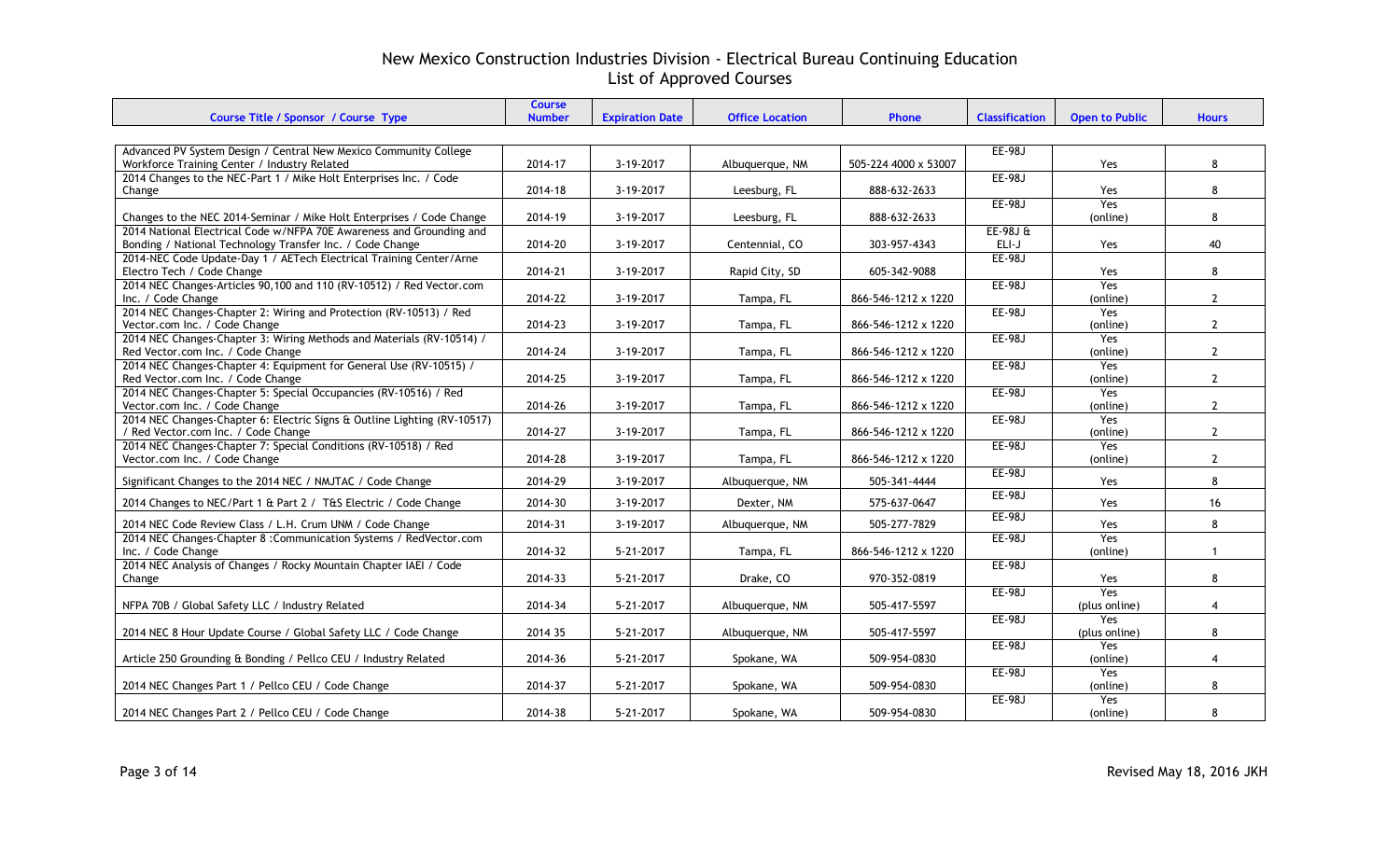| Course Title / Sponsor / Course Type                                               | <b>Course</b><br><b>Number</b> | <b>Expiration Date</b> | <b>Office Location</b> | <b>Phone</b>        | <b>Classification</b> | <b>Open to Public</b> | <b>Hours</b>   |
|------------------------------------------------------------------------------------|--------------------------------|------------------------|------------------------|---------------------|-----------------------|-----------------------|----------------|
|                                                                                    |                                |                        |                        |                     |                       |                       |                |
|                                                                                    |                                |                        |                        |                     |                       |                       |                |
|                                                                                    |                                |                        |                        |                     | <b>EE-98J</b>         | Yes                   |                |
| Articles 680/682 Pools & Bodies of Water / Pellco CEU / Code Change                | 2014-39                        | $5 - 21 - 2017$        | Spokane, WA            | 509-954-0830        |                       | (online)              | 4              |
| 2011 Grounding Vs. Bonding / Mike Holt Enterprises Inc. / Industry                 | 2014-40                        | $5 - 21 - 2017$        |                        | 888-632-2633        | EE-98J                | Yes                   | 16             |
| Related<br>2011 NEC Requirements for Solar PV Systems / Mike Holt Enterprises Inc. |                                |                        | Leesburg, FL           |                     | EE-98J                | (online)<br>Yes       |                |
| / Industry Related                                                                 | 2014-41                        | $5 - 21 - 2017$        | Leesburg, FL           | 888-632-2633        |                       | (online)              | 16             |
|                                                                                    |                                |                        |                        |                     | EE-98J                | No.                   |                |
| NEC 2014.2 / Gardner Zemke / Code Change                                           | 2014-42                        | $5 - 21 - 2017$        | Albuquerque, NM        | 505-449-2362        |                       | (home study)          | 8              |
|                                                                                    |                                |                        |                        |                     | <b>EE-98J</b>         | <b>No</b>             |                |
| NEC 2014.3 / Gardner Zemke / Code Change                                           | 2014-43                        | $5 - 21 - 2017$        | Albuquerque, NM        | 505-449-2362        |                       | (home study)          | 8              |
|                                                                                    |                                |                        |                        |                     | EE-98J                | <b>No</b>             |                |
| NEC 2014.1 / Gardner Zemke / Code Change                                           | 2014-44                        | $5 - 21 - 2017$        | Albuquerque, NM        | 505-449-2362        |                       | (home study)          | 8              |
|                                                                                    |                                |                        |                        |                     | $EE-98JE$             | No                    |                |
| NFPA 70E / Gardner Zemke / Industry Related                                        | 2014-45                        | $5 - 21 - 2017$        | Albuguergue, NM        | 505-449-2362        | $EL-1J$               | (home study)          | 8              |
|                                                                                    |                                |                        |                        |                     | EE-98J                |                       |                |
| Photovoltaic Systems NEC 2014 / NNMIEC / Industry Related                          | 2014-46                        | $5 - 21 - 2017$        | Albuquerque, NM        | 505-266-6458        |                       | Yes                   | $\overline{4}$ |
| Grounding & Bonding NEC 2014 / NNMIEC / Industry Related                           | 2014-47                        | 5-21-2017              | Albuquerque, NM        | 505-266-6458        | <b>EE-98J</b>         | Yes                   | $\overline{4}$ |
| Electrical Safety OSHA 1910 & NFPA 70E / Emerson Network Power /                   |                                |                        |                        |                     | $EE-98JE$             |                       |                |
| <b>Industry Related</b>                                                            | 2014-48                        | $5 - 21 - 2017$        | Albuquerque, NM        | 505-822-0237        | $EL-1J$               | Yes                   | 8              |
| Grounding Vs. Bonding Based on 2014 NEC / Tom Taylor's Electrical                  |                                |                        |                        |                     | EE-98J                |                       |                |
| Training / Industry Related                                                        | 2014-49                        | $5 - 21 - 2017$        | Las Cruces, NM         | 575-644-7180        |                       | Yes                   | 8              |
| 2014 Grounding Vs. Bonding / Mike Holt Enterprises Inc. / Industry                 |                                |                        |                        |                     | EE-98J                | Yes                   |                |
| Related                                                                            | 2014-50                        | $5 - 21 - 2017$        | Leesburg, FL           | 888-632-2633        |                       | (home study)          | 8              |
| 2014 Grounding Vs. Bonding / Mike Holt Enterprises Inc. / Industry                 |                                |                        |                        |                     | EE-98J                | Yes                   |                |
| Related                                                                            | 2014-51                        | 5-21-2017              | Leesburg, FL           | 888-632-2633        |                       | (online)              | 8              |
| 2014 Changes to the NEC Part 1 / Mike Holt Enterprises Inc. / Code                 |                                |                        |                        |                     | $EE-98J$              |                       |                |
| Change                                                                             | 2014-52                        | $5 - 21 - 2017$        | Leesburg, FL           | 888-632-2633        |                       | Yes                   | 5              |
| 2014 Changes to the NEC Part 2 / Mike Holt Enterprises Inc. / Code                 |                                |                        |                        |                     | <b>EE-98J</b>         | Yes                   |                |
| Change                                                                             | 2014-53                        | 5-21-2017              | Leesburg, FL           | 888-632-2633        |                       | (online)              | 8              |
| 2011 Changes to the NEC Part 1 / Mike Holt Enterprises Inc. / Code                 |                                |                        |                        |                     | <b>EE-98J</b>         | Yes                   |                |
| Change                                                                             | 2014-54                        | $5 - 21 - 2017$        | Leesburg, FL           | 888-632-2633        |                       | (online)              | 8              |
| 2011 Changes to the NEC Part 2 / Mike Holt Enterprises Inc. / Code<br>Change       | 2014-55                        | $5 - 21 - 2017$        | Leesburg, FL           | 888-632-2633        | EE-98J                | Yes<br>(online)       | 8              |
| 2014 NEC Code Update-Day 2 / AE Tech Electrical Training Center/Arne               |                                |                        |                        |                     | <b>EE-98J</b>         |                       |                |
| Electro Tech / Code Change                                                         | 2014-56                        | $5 - 21 - 2017$        | Rapid City, SD         | 605-342-9087        |                       | Yes                   | 8              |
| NEC Terminology / Computer Career Center LP DBA Vista College /                    |                                |                        |                        |                     | <b>EE-98J</b>         | Yes                   |                |
| <b>Industry Related</b>                                                            | 2014-57                        | $5 - 21 - 2017$        | Richardson, TX         | 972-733-3431 x 1753 |                       | (online)              | 4              |
| Grounding & Bonding / Computer Career Center LP DBA Vista College /                |                                |                        |                        |                     | EE-98J                | Yes                   |                |
| <b>Industry Related</b>                                                            | 2014-58                        | 5-21-2017              | Richardson, TX         | 972-733-3431 x 1753 |                       | (online)              | 8              |
|                                                                                    |                                |                        |                        |                     | EE-98J                |                       |                |
| 2014 Changes to the NEC, Part 1 / Michael L. Savage / Code Change                  | 2014-59                        | 7-16-2017              | Rio Rancho, NM         | 505-362-3692        |                       | Yes                   | 5              |
| 2014 Changes to the NEC, Part 2 / Michael L. Savage / Code Change                  | 2014-60                        | 7-16-2017              | Rio Rancho, NM         | 505-362-3692        | EE-98J                | Yes                   | 5              |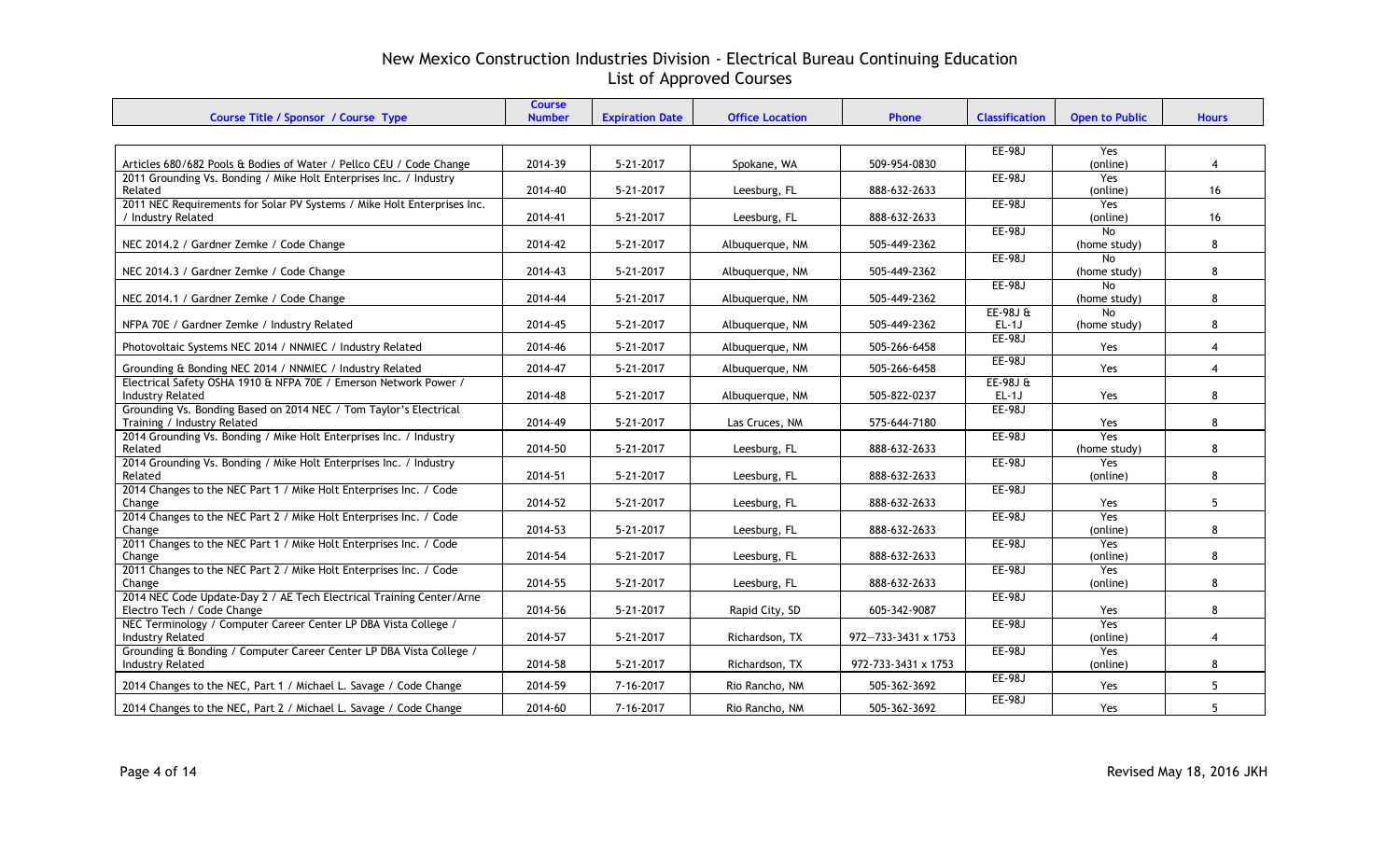| Course Title / Sponsor / Course Type                                                          | Course<br><b>Number</b> | <b>Expiration Date</b> | <b>Office Location</b> | Phone              | <b>Classification</b>  | <b>Open to Public</b>  | <b>Hours</b>    |
|-----------------------------------------------------------------------------------------------|-------------------------|------------------------|------------------------|--------------------|------------------------|------------------------|-----------------|
|                                                                                               |                         |                        |                        |                    |                        |                        |                 |
| Foreman Development Series Tab 11 / JATC / Industry Related                                   | 2014-61                 | 7-16-2017              | Albuquerque, NM        | 505-341-4444       | <b>EE-98J</b>          | No                     | $\mathbf{2}$    |
| Significant Changes to the 2014 NEC / Colorado Springs JATC / Code<br>Change                  | 2014-62                 | 7-16-2017              | Colorado Springs, CO   | 719-473-1781       | <b>EE-98J</b>          | Yes                    | 16              |
| Growing Your Service Business With Marketing / Jade Learning / Industry<br>Related            | 2014-63                 | 7-16-2017              | Raleigh, NC            | 800-443-5233       | EE-98J                 | Yes<br>(online)        | $\overline{4}$  |
| 2014 NEC Updates, Part 1 / @ Home Prep- a division of Stautzenberger<br>College / Code Change | 2014-64                 | 7-16-2017              | Knoxville, TN          | 800-952-0910       | EE-98J                 | Yes<br>(online)        | 8               |
| 2014 NEC Updates, Part 2 / @ Home Prep- a division of Stautzenberger<br>College / Code Change | 2014-65                 | 7-16-2017              | Knoxville, TN          | 800-952-0910       | EE-98J                 | Yes<br>(online)        | 8               |
| Intro to the 2014 NEC / National Code Seminars/Steven J. Owen / Code<br>Change                | 2014-66                 | 7-16-2017              | Pelham, AL             | 205-365-1500       | EE-98J                 | Yes                    | 16              |
| 2014 NEC Code Review Part 1 / Construction Seminars / Code Change                             | 2014-67                 | 9-24-2017              | Albuquerque, NM        | 505-883-3885       | <b>EE-98J</b>          | Yes                    | 8               |
| 2014 NEC Code Review Part 2 / Construction Seminars / Code Change                             | 2014-68                 | 9-24-2017              | Albuquerque, NM        | 505-883-3885       | EE-98J                 | Yes                    | 8               |
| NM 2014 Electrician CE / At Your Pace Online LLC / Code Change                                | 2014-69                 | 9-24-2017              | Grant Pass, OR         | 877-724-6150       | EE-98J                 | Yes<br>(online)        | 16              |
| NEC 2014 Continuing Education / Bobo Technologies / Code Change                               | 2014-70                 | 9-24-2017              | Palmer Lake, CO        | 719-488-2632       | <b>EE-98J</b>          | Yes                    | 16              |
| Commercial & Industrial Wiring (2014 NEC) / JADE Learning / Code<br>Change                    | 2014-71                 | 9-24-2017              | Raleigh, NC            | 800-443-5233       | EE-98J                 | <b>Yes</b><br>(online) | 8               |
| Residential Wiring (2014 NEC) / JADE Learning / Code Change                                   | 2014-72                 | 9-24-2017              | Raleigh, NC            | 800-443-5233       | <b>EE-98J</b>          | <b>Yes</b><br>(online) | 8               |
| Systems Grounding & Bonding (2014 NEC) / JADE Learning / Code Change                          | 2014-73                 | 9-24-2017              | Raleigh, NC            | 800-443-5233       | EE-98J                 | Yes<br>(online)        | $\overline{4}$  |
| Equipment Grounding & Bonding (2014 NEC) / JADE Learning / Code<br>Change                     | 2014-74                 | 9-24-2017              | Raleigh, NC            | 800-443-5233       | <b>EE-98J</b>          | Yes<br>(online)        | $\overline{4}$  |
| Installing Service (2014 NEC) / JADE Learning / Code Change                                   | 2014-75                 | 9-24-2017              | Raleigh, NC            | 800-443-5233       | EE-98J                 | <b>Yes</b><br>(online) | 4               |
| Overcurrent Protection (2014 NEC) / JADE Learning / Code Change                               | 2014-76                 | 9-24-2017              | Raleigh, NC            | 800-443-5233       | EE-98J                 | Yes<br>(online)        | $\overline{4}$  |
| Conductor Ampacity & Calculations (2014 NEC) / JADE Learning / Code<br>Change                 | 2014-77                 | 9-24-2017              | Raleigh, NC            | 800-443-5233       | EE-98J                 | Yes<br>(online)        | $\overline{4}$  |
| Code Calculations (2014 NEC) / JADE Learning / Code Change                                    | 2014-78                 | 9-24-2017              | Raleigh, NC            | 800-443-5233       | EE-98J                 | Yes<br>(online)        | $\overline{4}$  |
| NFPA 70E / CNM Workforce Training / Industry Related                                          | 2014-79                 | 9-24-2017              | Albuquerque, NM        | 505-224-4000 52485 | $EE-98J \&$<br>$EL-1J$ | Yes                    | 10 <sup>°</sup> |
| Electrical Safety / CNM Workforce Training / Industry Related                                 | 2014-80                 | 9-24-2017              | Albuquerque, NM        | 505-224-4000 52485 | $EE9-8JE$<br>$EL-1J$   | <b>Yes</b>             | 8               |
| Basic Motor Control Refresher / CNM Workforce Training / Industry<br>Related                  | 2014-81                 | 9-24-2017              | Albuquerque, NM        | 505-224-4000 52485 | <b>EE-98J</b>          | Yes                    | 8               |
| OSHA 10 / CNM Workforce Training / Industry Related                                           | 2014-82                 | 9-24-2017              | Albuguergue, NM        | 505-224-4000 52485 | $EE-98J0$              | Yes                    | 10              |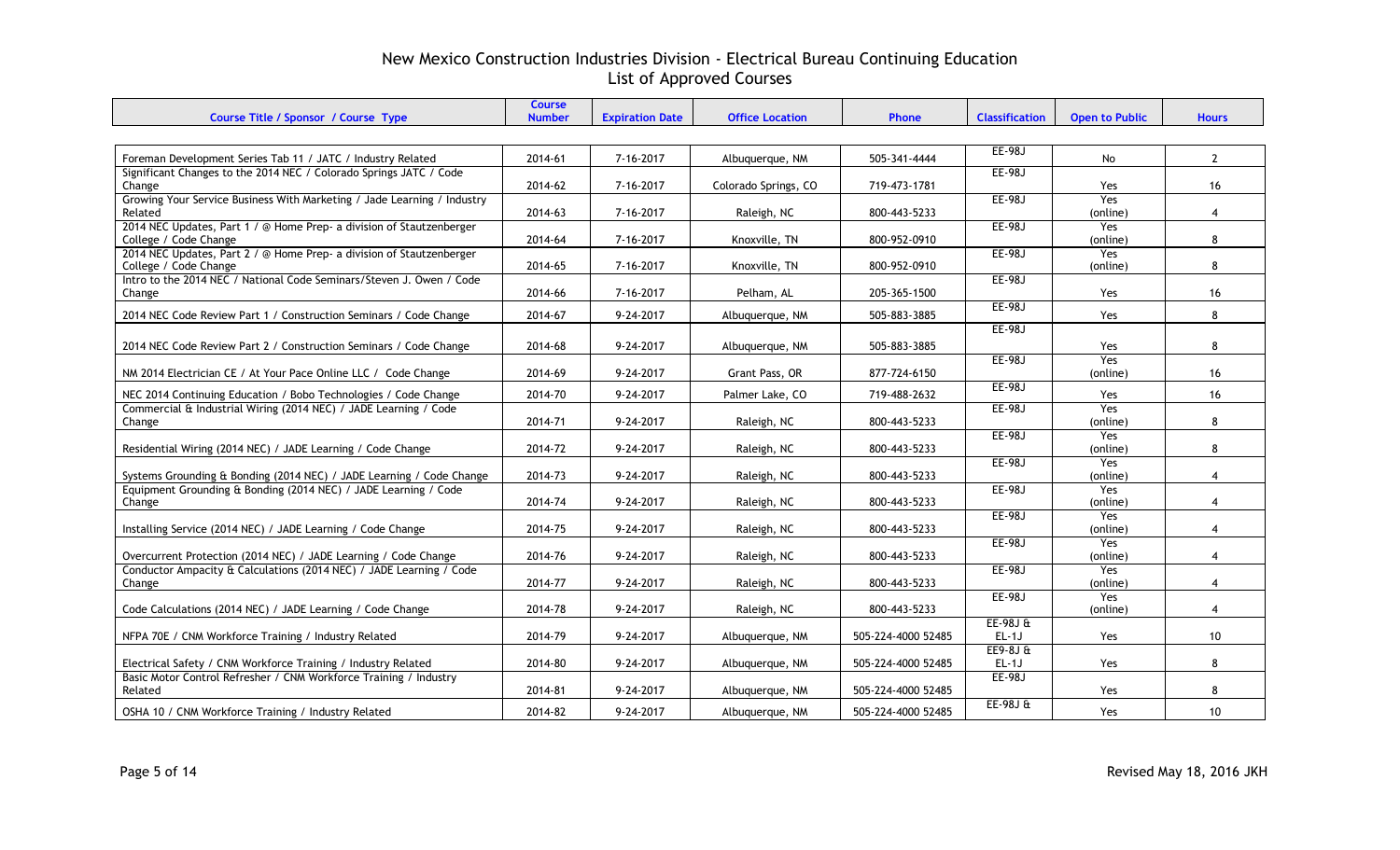| Course Title / Sponsor / Course Type                                                            | <b>Course</b><br><b>Number</b> | <b>Expiration Date</b> | <b>Office Location</b> | Phone              | <b>Classification</b> | <b>Open to Public</b> | <b>Hours</b>    |
|-------------------------------------------------------------------------------------------------|--------------------------------|------------------------|------------------------|--------------------|-----------------------|-----------------------|-----------------|
|                                                                                                 |                                |                        |                        |                    |                       |                       |                 |
|                                                                                                 |                                |                        |                        |                    | $EL-1J$               |                       |                 |
| National Electrical Code Update / CNM Workforce Training / Code Change                          | 2014-83                        | 9-24-2017              | Albuquerque, NM        | 505-224-4000 52485 | <b>EE-98J</b>         | Yes                   | 8               |
| General PV Installation / CNM Workforce Training / Industry Related                             | 2014-84                        | 9-24-2017              | Albuquerque, NM        | 505-224-4000 52485 | <b>EE-98J</b>         | Yes                   | 30 <sup>°</sup> |
| NEC for PV Installers / CNM Workforce Training / Code Change                                    | 2014-85                        | 9-24-2017              | Albuquerque, NM        | 505-224-4000 52485 | <b>EE-98J</b>         | Yes                   | 8               |
| 2014 Code Changes / Clinton Cates / Code Change                                                 | 2014-86                        | 9-24-2017              | Albuquerque, NM        | 505-379-6638       | <b>EE-98J</b>         | Yes                   | 16              |
| 2014 Motors & Controls / Blue Volt / Code Change                                                | 2014-87                        | 9-24-2017              | Portland, OR           | 503-223-2583       | EE-98J                | Yes<br>(online)       | 16              |
| Electrical & Arc Flash Safety / Dixie Electric Learning Center / Industry<br>Related            | 2014-88                        | 9-24-2017              | Hobbs, NM              | 575-390-0845       | $EE-98J$ &<br>$EL-1J$ | Yes                   | $\overline{4}$  |
| Look Up & Live / Dixie Electric Learning Center / Industry Related                              | 2014-89                        | 9-24-2017              | Hobbs, NM              | 575-390-0845       | $EE-98JE$<br>$EL-1J$  | Yes                   | $\mathbf{2}$    |
| Service Truck Crane Qualification / Dixie Electric Learning Center /<br><b>Industry Related</b> | 2014-90                        | 9-24-2017              | Hobbs, NM              | 575-390-0845       | $EE-98JE$<br>$EL-1J$  | Yes                   | $\mathbf{2}$    |
| 2014 NMEC / CID Electrical Bureau / Code Change                                                 | 2014-91                        | 9-24-2017              | Santa Fe, NM           | 505-476-4679       | <b>EE-98J</b>         | Yes                   | $\overline{4}$  |
| 2014 NEC Changes Part 1 NME600 / 180Contractor.com / Code Change                                | 2014-92                        | 11-19-2017             | Evanston, IL           | 877-669-0766       | <b>EE-98J</b>         | Yes                   | 8               |
| 2014 NEC Changes Part 2 NME601 / 180Contractor.com / Code Change                                | 2014-93                        | 11-19-2017             | Evanston, IL           | 877-669-0766       | <b>EE-98J</b>         | Yes                   | 8               |
| Introduction to Role of Foreman / JADE Learning / Industry Related                              | 2014-94                        | 11-19-2017             | Raleigh, NC            | 800-443-5233       | <b>EE-98J</b>         | Yes (online)          | $\overline{4}$  |
| 2014 Changes to the NEC Part 1 / Mike Holt Enterprises Inc. / Code<br>Change                    | 2014-95                        | 11-19-2017             | Leesburg, FL           | 888-632-2633       | <b>EE-98J</b>         | Yes                   | 8               |
| 2014 Changes to the NEC Part 2 / Mike Holt Enterprises Inc. / Code<br>Change                    | 2014-96                        | 11-19-2017             | Leesburg, FL           | 888-632-2633       | <b>EE-98J</b>         | Yes                   | 8               |
| OSHA 30 / B & D Industries Inc. / Industry Related                                              | 2014-97                        | 11-19-2017             | Albuquerque, NM        | 505-299-4464       | $EE-98JE$<br>$EL-1J$  | No                    | 30 <sup>°</sup> |
| Changes to the NEC Part 1 / MyElectricalCEU.com / Code Change                                   | 2014-98                        | 11-19-2017             | Spokane, WA            | 509-981-5957       | <b>EE-98J</b>         | Yes                   | 8               |
| Changes to the NEC Part 2 / MyElectricalCEU.com / Code Change                                   | 2014-99                        | 11-19-2017             | Spokane, WA            | 509-981-5957       | <b>EE-98J</b>         | Yes                   | 8               |
| Wiring Methods / MyElectricalCEU.com / Industry Related                                         | 2014-100                       | 11-19-2017             | Spokane, WA            | 509-981-5957       | <b>EE-98J</b>         | Yes                   | 8               |
| Understanding Grounding & Bonding / MyElectricalCEU.com / Industry<br>Related                   | 2014-101                       | 11-19-2017             | Spokane, WA            | 509-981-5957       | <b>EE-98J</b>         | Yes                   | $\overline{4}$  |
| Electrical Theory & Calculations / MyElectricalCEU.com / Industry Related                       | 2014-102                       | 11-19-2017             | Spokane, WA            | 509-981-5957       | <b>EE-98J</b>         | Yes                   | $\overline{4}$  |
| First Aid & CPR Refresher / Dixie Learning Center / Industry Related                            | 2014-103                       | 11-19-2017             | Hobbs, NM              | 575-390-0845       | <b>EE-98J</b>         | Yes                   | 4               |
| 2014 NEC Code Calculations / Michael L. Savage Sr. / Industry Related                           | 2014-104                       | 11-19-2017             | Rio Rancho, NM         | 505-362-3691       | <b>EE-98J</b>         | Yes                   | 5               |
| 2014 NEC Compliance Criteria / Michael L. Savage Sr. / Industry Related                         | 2014-105                       | 11-19-2017             | Rio Rancho, NM         | 505-362-3691       | <b>EE-98J</b>         | Yes                   | 5               |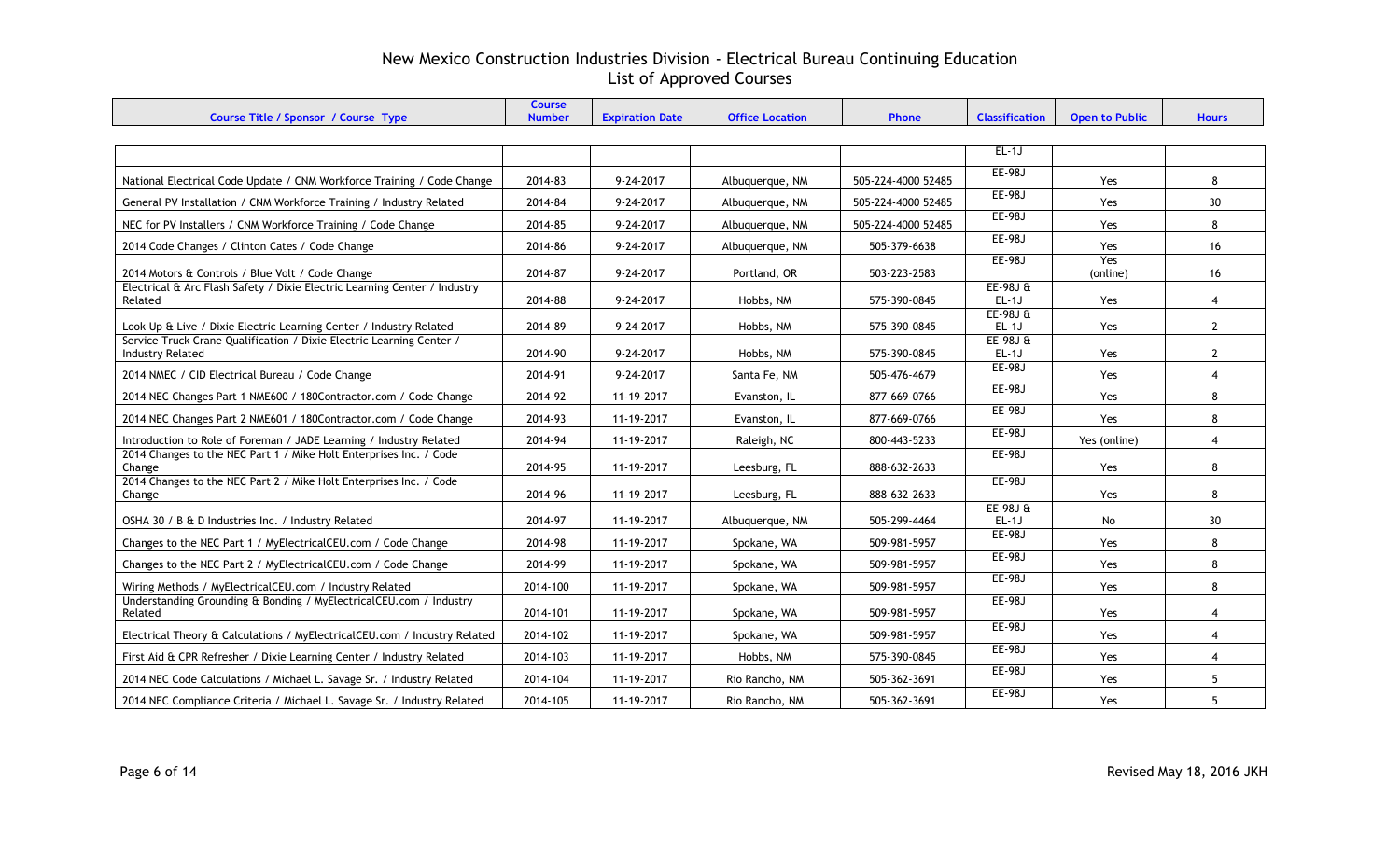| Course Title / Sponsor / Course Type                                                                         | <b>Course</b><br><b>Number</b> | <b>Expiration Date</b> | <b>Office Location</b> | Phone               | <b>Classification</b> | <b>Open to Public</b> | <b>Hours</b>   |
|--------------------------------------------------------------------------------------------------------------|--------------------------------|------------------------|------------------------|---------------------|-----------------------|-----------------------|----------------|
|                                                                                                              |                                |                        |                        |                     |                       |                       |                |
| Basic Life Support/First Aid (CPR/FA/AED) / B & D Industries Inc. and                                        |                                |                        |                        |                     | $EE-98J0$             |                       |                |
| Coyne First Aid / Industry Related                                                                           | 2015-01                        | 1-14-2018              | Albuquerque, NM        | 505-299-4464        | $EL-1J$               | No                    | 8              |
| Electrical Safety Awareness & Introduction to the Standard for Electrical                                    |                                |                        |                        |                     | $EE-98JE$             |                       |                |
| Safety in the Workplace NFPA 70E / C. Bryan Drennan / Industry Related                                       | 2015-02                        | 1-14-2018              | Albuquerque, NM        | 505-897-7153        | $EL-1J$               | Yes                   | 8              |
|                                                                                                              |                                |                        |                        |                     | <b>EE-98J</b>         |                       |                |
| NEC Calculations / Interstate Construction Services Inc. / Industry Related                                  | 2015-03                        | $1 - 14 - 2018$        | Sioux City, IA         | 712-722-1660 x 2562 | <b>EE-98J</b>         | Yes                   | 8              |
| 2014 NEC Code / Dixie Electric Training Center / Code Change                                                 | 2015-04                        | $1 - 14 - 2018$        | Hobbs, NM              | 575-390-0845        |                       | Yes                   | 8              |
|                                                                                                              |                                |                        |                        |                     | $EE-98JE$             |                       |                |
| NFPA 70E 2015 / NNMIEC / Industry Related                                                                    | 2015-05                        | 1-14-2018              | Albuquerque, NM        | 505-266-6458        | $EL-1J$               | Yes                   | $\overline{4}$ |
| NEC 2014 - Grounding & Bonding / SAFE Consulting Services DBA                                                |                                |                        |                        |                     | $EE-98JE$             | Yes                   |                |
| Electricalceu.com / Code Change                                                                              | 2015-06                        | $1 - 14 - 2018$        | Spokane, WA            | 800-742-8960 x 201  | $EL-1J$               | Online                | $\overline{4}$ |
| NEC 2014 Code Update / SAFE Consulting Services DBA Electricalceu.com<br>/ Code Change                       | 2015-07                        | 1-14-2018              | Spokane, WA            | 800-742-8960 x 201  | <b>EE-98J</b>         | Yes<br>Online         | 8              |
| NEC 2014 Code Update / SAFE Consulting Services DBA Electricalceu.com                                        |                                |                        |                        |                     | <b>EE-98J</b>         | Yes                   |                |
| / Code Change                                                                                                | 2015-08                        | 1-14-2018              | Spokane, WA            | 800-742-8960 x 201  |                       | Online                | 16             |
| NFPA 72-2013 Fire Alarm Code / SAFE Consulting Services DBA                                                  |                                |                        |                        |                     | <b>EE-98J</b>         | Yes                   |                |
| Electricalceu.com / Industry Related                                                                         | 2015-09                        | $1 - 14 - 2018$        | Spokane, WA            | 800-742-8960 x 201  |                       | Online                | 8              |
| NEC 2014 Code Update / SAFE Consulting Services DBA Electricalceu.com                                        |                                |                        |                        |                     | <b>EE-98J</b>         | Yes                   |                |
| / Code Change                                                                                                | 2015-10                        | $1 - 14 - 2018$        | Spokane, WA            | 800-742-8960 x 201  |                       | Online                | $\overline{4}$ |
| NFPA 70E Safety in the Workplace / SAFE Consulting Services DBA                                              |                                |                        |                        |                     | $EE-98JE$             | Yes                   |                |
| Electricalceu.com / Industry Related                                                                         | 2015-11                        | $1 - 14 - 2018$        | Spokane, WA            | 800-742-8960 x 201  | $EL-1J$               | Online                | 4              |
| NFPA 72-2013 Fire Alarm / SAFE Consulting Services DBA                                                       |                                |                        |                        |                     | <b>EE-98J</b>         | Yes                   |                |
| Electricalceu.com / Industry Related                                                                         | 2015-12                        | 1-14-2018              | Spokane, WA            | 800-742-8960 x 201  | <b>EE-98J</b>         | Online<br>Yes         | $\overline{4}$ |
| 2014 NEC Changes/Updates / Selectrical Training / Code Change                                                | 2015-13                        | 1-14-2018              | Scottsdale, AZ         | 602-903-8866        |                       | Online                | 8              |
| 1 Hour Stallcup's 2014 NEC Changes: Chapter 2 Load Calculations                                              |                                |                        |                        |                     | <b>EE-98J</b>         | Yes                   |                |
| Simplified / James G Stallcup Sr., James W. Stallcup Jr / Code Change                                        | 2015-14                        | $3 - 18 - 18$          | N Williamsburg, MI     | 844-842-8272        |                       | Online                | $\overline{1}$ |
| 4 Hour Stallcup's 2014 NEC Changes: Chapter 6-9 Special Equipment                                            |                                |                        |                        |                     | <b>EE-98J</b>         | Yes                   |                |
| Conditions Simplified / James G Stallcup Sr., James W. Stallcup Jr / Code                                    |                                |                        |                        |                     |                       | Online                |                |
| Change                                                                                                       | 2015-15                        | $3 - 18 - 18$          | N Williamsburg, MI     | 844-842-8272        |                       |                       | 4              |
| 4 Hour Stallcup's 2014 NEC Changes: Chapter 3 Wiring Methods simplified,                                     |                                |                        |                        |                     | <b>EE-98J</b>         | Yes                   |                |
| Chapter 4 Equipment for General Use Simplified / James G Stallcup Sr.,                                       |                                |                        |                        |                     |                       | Online                |                |
| James W. Stallcup Jr / Code Change<br>3 Hour Stallcup's 2014 NEC Changes: Chapter 1 Introduction and General | 2015-16                        | $3 - 18 - 18$          | N Williamsburg, MI     | 844-842-8272        | <b>EE-98J</b>         |                       | $\overline{4}$ |
| Information / James G Stallcup Sr., James W. Stallcup Jr / Code Change                                       | 2015-17                        | $3 - 18 - 18$          | N Williamsburg, MI     | 844-842-8272        |                       | Yes<br>Online         | $\mathbf{3}$   |
| 2 Hour Stallcup's 2014 NEC Changes: Chapter 2 Wiring and Protection                                          |                                |                        |                        |                     | <b>EE-98J</b>         | Yes                   |                |
| Simplified / James G Stallcup Sr., James W. Stallcup Jr / Code Change                                        | 2015-18                        | $3 - 18 - 18$          | N Williamsburg, MI     | 844-842-8272        |                       | Online                | $\mathbf{2}$   |
| 2 Hour Stallcup's 2014 NEC Changes: Chapter 3 Wiring Methods Simplified                                      |                                |                        |                        |                     | <b>EE-98J</b>         | Yes                   |                |
| / James G Stallcup Sr., James W. Stallcup Jr / Code Change                                                   | 2015-19                        | $3 - 18 - 18$          | N Williamsburg, MI     | 844-842-8272        |                       | Online                | $\mathbf{2}$   |
| 1 Hour Stallcup's 2014 NEC Changes: Chapter 6 Special Equipment                                              |                                |                        |                        |                     | <b>EE-98J</b>         | Online                |                |
| Simplified / James G Stallcup Sr., James W. Stallcup Jr / Code Change                                        | 2015-20                        | $3 - 18 - 18$          | N Williamsburg, MI     | 844-842-8272        |                       |                       | $\mathbf{1}$   |
| 8 Hour Stallcup's 2014 NEC Changes: Chapter 2 Wiring and Protection                                          |                                |                        |                        |                     | <b>EE-98J</b>         | Yes                   |                |
| Simplified / James G Stallcup Sr., James W. Stallcup Jr / Code Change                                        | 2015-21                        | $3 - 18 - 18$          | N Williamsburg, MI     | 844-842-8272        |                       | Online                | 8              |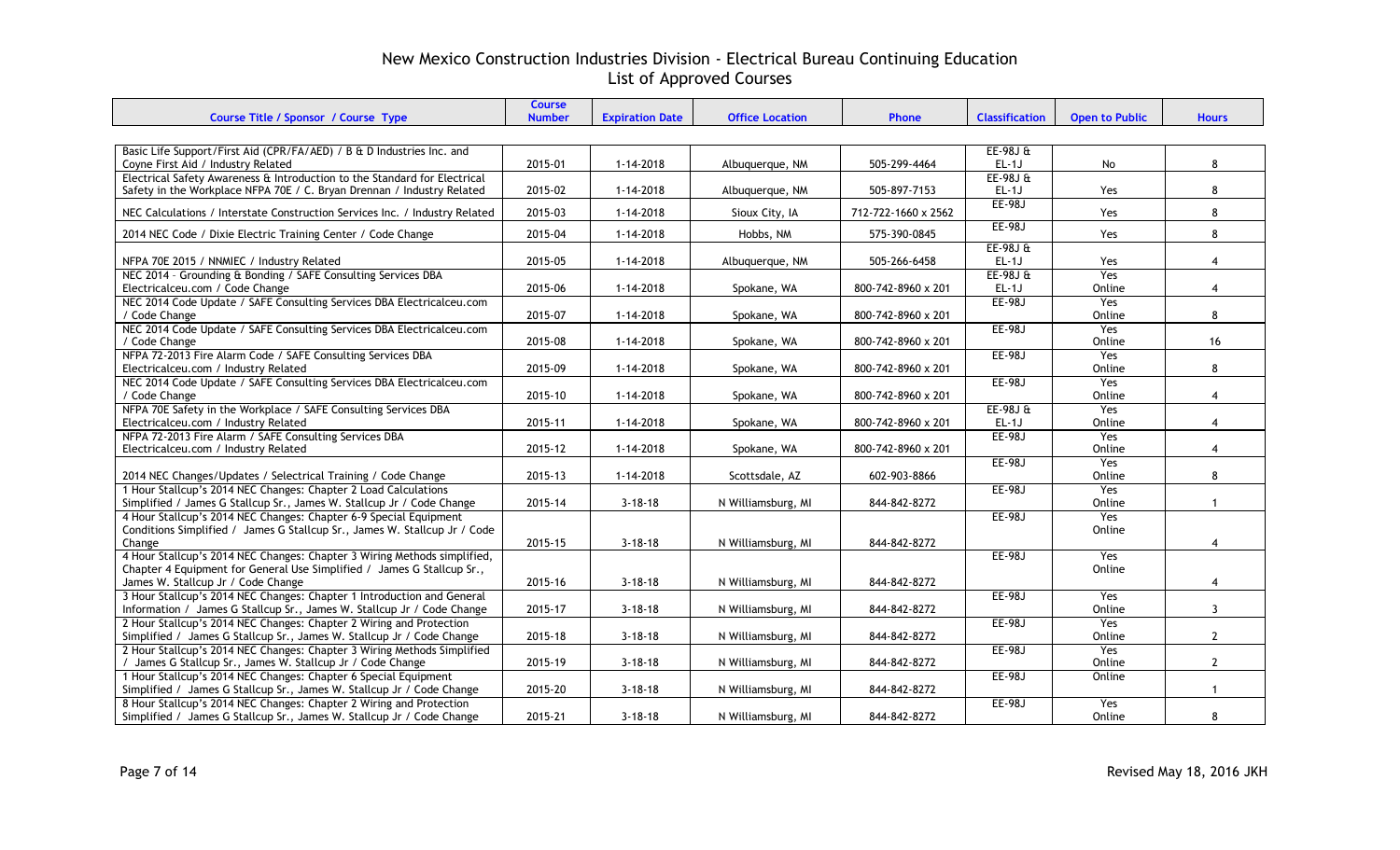| 2014 Changes, Highlighting Electrical Calculations Live Seminar / Mike<br><b>EE-98J</b><br>2015-22<br>$3 - 18 - 18$<br>888-632-2633<br>8<br>Holt Enterprises / Code Change<br>Leesburg, FL<br>Yes<br>$EE-98Jft$<br>$EL-1J$<br>2015-23<br>$3 - 18 - 18$<br>$\overline{7}$<br>NSC First Aid, CPR & AED / National Safety Council / Industry Related<br>Itasca, IL<br>630-285-1121<br>Yes<br>NFPA 70E Safety in the Workplace . SAFE Consulting Services DBA<br>EE-98J $\text{ft}$<br><b>Yes</b><br>Electricalceu.com / Industry Related<br>2015-24<br>$3 - 18 - 18$<br>800-742-8960x201<br>$EL-1J$<br>Spokane, WA<br>Online<br>$\overline{4}$<br>2014 NEC Code Update-Day 2 / AETech Electrical Training Center/Arne<br>EE-98J<br>8<br>Electro Tech / Code Change<br>2015-25<br>$3 - 18 - 18$<br>Rapid City, SD<br>605-342-9088<br>Yes<br>High Voltage Qualified Refresher / E-Hazard Management LLC / Industry<br>$EE-98JE$<br>2015-26<br>$3 - 18 - 18$<br>Louisville, KY<br>502-716-7073<br>$EL-1J$<br>Related<br>Yes<br>$\overline{4}$<br>$EE-98JE$<br>$EL-1J$<br>8<br>High Voltage Qualified / E-Hazard Management LLC / Industry Related<br>2015-27<br>$3 - 18 - 18$<br>Louisville, KY<br>502-716-7073<br>Yes<br>Low Voltage Qualified Refresher / E-Hazard Management LLC / Industry<br>$EE-98Jft$<br>2015-28<br>Related<br>$3 - 18 - 18$<br>Louisville, KY<br>502-716-7073<br>$EL-1J$<br><b>Yes</b><br>$\overline{4}$<br>EE-98J $\text{ft}$<br>2015-29<br>8<br>High Voltage Qualified / E-Hazard Management LLC / Industry Related<br>$3 - 18 - 18$<br>Louisville, KY<br>502-716-7073<br>$EL-1J$<br>Yes<br>Electrical Workplace Safety NFPA 70E-LV / E-Hazard Management LLC /<br>EE-98<br>2015-30<br>8<br>$3 - 18 - 18$<br>Louisville, KY<br>502-716-7073<br>Yes<br><b>Industry Related</b><br>NEC Refresher-Updates to the NEC in 2014 / E-Hazard Management LLC /<br>EE-98J $\text{ft}$<br>2015-31<br>$EL-1J$<br>16<br>$3 - 18 - 18$<br>502-716-7073<br>Code Change<br>Louisville, KY<br>Yes<br>Train the Trainer/L & HV courses / E-Hazard Management LLC / Industry<br>$EE-98Jft$<br>2015-32<br>$3 - 18 - 18$<br>Louisville, KY<br>502-716-7073<br>16<br>Related<br>EL-1J<br>Yes<br>2014 Code Update Art. 100-250 / S E Technical Services LLC / Code<br><b>EE-98J</b><br>2015-33<br>$3 - 18 - 18$<br>505-307-1224<br>8<br>Change<br>Albuquerque, NM<br>Yes<br>Branch Circuit & Feeder Calculations / S E Technical Services LLC / Code<br>EE-98J<br>2015-34<br>$3 - 18 - 18$<br>505-307-1224<br>Yes<br>$\overline{4}$<br>Change<br>Albuquerque, NM<br>Definitions, Theory, Power Factor, Non-Linear Loads, Wire De-rating, Box<br><b>EE-98J</b><br>and Conduit Fill, Voltage Drop Formula / S E Technical Services LLC /<br>2015-35<br><b>Industry Related</b><br>$3 - 18 - 18$<br>Albuquerque, NM<br>505-307-1224<br>Yes<br>$\overline{4}$<br><b>EE-98J</b><br>Yes<br>2015-36<br>$3 - 18 - 18$<br>Commercial Blueprint Reading / JADE Learning Inc. / Industry Related<br>Raleigh, NC<br>800-443-5233<br>Online<br>$\overline{4}$<br>EE-98J<br>2015-37<br>Changes to 2014 NEC Part 1 / El Paso Electricians JATC / Code Change<br>$3 - 18 - 18$<br>El Paso. TX<br>915-872-9927<br>Yes<br>$\overline{4}$<br><b>EE-98J</b><br>Changes to 2014 NEC Part 2 / El Paso Electricians JATC / Code Change<br>2015-38<br>$3 - 18 - 18$<br>El Paso, TX<br>915-872-9927<br>Yes<br>$\overline{4}$<br><b>EE-98J</b><br>OSHA 10 / El Paso Electricians JATC / Industry Related<br>2015-39<br>$3 - 18 - 18$<br>915-872-9927<br>10<br>El Paso, TX<br>Yes<br>$EE-98JE$<br>2015-40<br>Hazardous Locations / NNMIEC / Industry Related<br>$5 - 20 - 18$<br>Albuquerque, NM<br>505-266-6458<br>$EL-1J$<br>Yes<br>$\overline{4}$<br>EE-98J<br>1 & 2 Family Dwellings / NNMIEC / Code Change<br>2015-41<br>$5 - 20 - 18$<br>505-266-6458<br>$\overline{4}$<br>Albuquerque, NM<br>Yes<br>$EE-98J0$ | Course Title / Sponsor / Course Type | <b>Course</b><br><b>Number</b> | <b>Expiration Date</b> | <b>Office Location</b> | <b>Phone</b> | <b>Classification</b> | <b>Open to Public</b> | <b>Hours</b> |
|----------------------------------------------------------------------------------------------------------------------------------------------------------------------------------------------------------------------------------------------------------------------------------------------------------------------------------------------------------------------------------------------------------------------------------------------------------------------------------------------------------------------------------------------------------------------------------------------------------------------------------------------------------------------------------------------------------------------------------------------------------------------------------------------------------------------------------------------------------------------------------------------------------------------------------------------------------------------------------------------------------------------------------------------------------------------------------------------------------------------------------------------------------------------------------------------------------------------------------------------------------------------------------------------------------------------------------------------------------------------------------------------------------------------------------------------------------------------------------------------------------------------------------------------------------------------------------------------------------------------------------------------------------------------------------------------------------------------------------------------------------------------------------------------------------------------------------------------------------------------------------------------------------------------------------------------------------------------------------------------------------------------------------------------------------------------------------------------------------------------------------------------------------------------------------------------------------------------------------------------------------------------------------------------------------------------------------------------------------------------------------------------------------------------------------------------------------------------------------------------------------------------------------------------------------------------------------------------------------------------------------------------------------------------------------------------------------------------------------------------------------------------------------------------------------------------------------------------------------------------------------------------------------------------------------------------------------------------------------------------------------------------------------------------------------------------------------------------------------------------------------------------------------------------------------------------------------------------------------------------------------------------------------------------------------------------------------------------------------------------------------------------------------------------------------------------------------------------------------------------------------------------------------------------------------------------------------------------------------------------------------------------------------------------------------------------------------------------------------------------------------------------------------------------------------------------------------------------------------------------------------------|--------------------------------------|--------------------------------|------------------------|------------------------|--------------|-----------------------|-----------------------|--------------|
|                                                                                                                                                                                                                                                                                                                                                                                                                                                                                                                                                                                                                                                                                                                                                                                                                                                                                                                                                                                                                                                                                                                                                                                                                                                                                                                                                                                                                                                                                                                                                                                                                                                                                                                                                                                                                                                                                                                                                                                                                                                                                                                                                                                                                                                                                                                                                                                                                                                                                                                                                                                                                                                                                                                                                                                                                                                                                                                                                                                                                                                                                                                                                                                                                                                                                                                                                                                                                                                                                                                                                                                                                                                                                                                                                                                                                                                                                        |                                      |                                |                        |                        |              |                       |                       |              |
|                                                                                                                                                                                                                                                                                                                                                                                                                                                                                                                                                                                                                                                                                                                                                                                                                                                                                                                                                                                                                                                                                                                                                                                                                                                                                                                                                                                                                                                                                                                                                                                                                                                                                                                                                                                                                                                                                                                                                                                                                                                                                                                                                                                                                                                                                                                                                                                                                                                                                                                                                                                                                                                                                                                                                                                                                                                                                                                                                                                                                                                                                                                                                                                                                                                                                                                                                                                                                                                                                                                                                                                                                                                                                                                                                                                                                                                                                        |                                      |                                |                        |                        |              |                       |                       |              |
|                                                                                                                                                                                                                                                                                                                                                                                                                                                                                                                                                                                                                                                                                                                                                                                                                                                                                                                                                                                                                                                                                                                                                                                                                                                                                                                                                                                                                                                                                                                                                                                                                                                                                                                                                                                                                                                                                                                                                                                                                                                                                                                                                                                                                                                                                                                                                                                                                                                                                                                                                                                                                                                                                                                                                                                                                                                                                                                                                                                                                                                                                                                                                                                                                                                                                                                                                                                                                                                                                                                                                                                                                                                                                                                                                                                                                                                                                        |                                      |                                |                        |                        |              |                       |                       |              |
|                                                                                                                                                                                                                                                                                                                                                                                                                                                                                                                                                                                                                                                                                                                                                                                                                                                                                                                                                                                                                                                                                                                                                                                                                                                                                                                                                                                                                                                                                                                                                                                                                                                                                                                                                                                                                                                                                                                                                                                                                                                                                                                                                                                                                                                                                                                                                                                                                                                                                                                                                                                                                                                                                                                                                                                                                                                                                                                                                                                                                                                                                                                                                                                                                                                                                                                                                                                                                                                                                                                                                                                                                                                                                                                                                                                                                                                                                        |                                      |                                |                        |                        |              |                       |                       |              |
|                                                                                                                                                                                                                                                                                                                                                                                                                                                                                                                                                                                                                                                                                                                                                                                                                                                                                                                                                                                                                                                                                                                                                                                                                                                                                                                                                                                                                                                                                                                                                                                                                                                                                                                                                                                                                                                                                                                                                                                                                                                                                                                                                                                                                                                                                                                                                                                                                                                                                                                                                                                                                                                                                                                                                                                                                                                                                                                                                                                                                                                                                                                                                                                                                                                                                                                                                                                                                                                                                                                                                                                                                                                                                                                                                                                                                                                                                        |                                      |                                |                        |                        |              |                       |                       |              |
|                                                                                                                                                                                                                                                                                                                                                                                                                                                                                                                                                                                                                                                                                                                                                                                                                                                                                                                                                                                                                                                                                                                                                                                                                                                                                                                                                                                                                                                                                                                                                                                                                                                                                                                                                                                                                                                                                                                                                                                                                                                                                                                                                                                                                                                                                                                                                                                                                                                                                                                                                                                                                                                                                                                                                                                                                                                                                                                                                                                                                                                                                                                                                                                                                                                                                                                                                                                                                                                                                                                                                                                                                                                                                                                                                                                                                                                                                        |                                      |                                |                        |                        |              |                       |                       |              |
|                                                                                                                                                                                                                                                                                                                                                                                                                                                                                                                                                                                                                                                                                                                                                                                                                                                                                                                                                                                                                                                                                                                                                                                                                                                                                                                                                                                                                                                                                                                                                                                                                                                                                                                                                                                                                                                                                                                                                                                                                                                                                                                                                                                                                                                                                                                                                                                                                                                                                                                                                                                                                                                                                                                                                                                                                                                                                                                                                                                                                                                                                                                                                                                                                                                                                                                                                                                                                                                                                                                                                                                                                                                                                                                                                                                                                                                                                        |                                      |                                |                        |                        |              |                       |                       |              |
|                                                                                                                                                                                                                                                                                                                                                                                                                                                                                                                                                                                                                                                                                                                                                                                                                                                                                                                                                                                                                                                                                                                                                                                                                                                                                                                                                                                                                                                                                                                                                                                                                                                                                                                                                                                                                                                                                                                                                                                                                                                                                                                                                                                                                                                                                                                                                                                                                                                                                                                                                                                                                                                                                                                                                                                                                                                                                                                                                                                                                                                                                                                                                                                                                                                                                                                                                                                                                                                                                                                                                                                                                                                                                                                                                                                                                                                                                        |                                      |                                |                        |                        |              |                       |                       |              |
|                                                                                                                                                                                                                                                                                                                                                                                                                                                                                                                                                                                                                                                                                                                                                                                                                                                                                                                                                                                                                                                                                                                                                                                                                                                                                                                                                                                                                                                                                                                                                                                                                                                                                                                                                                                                                                                                                                                                                                                                                                                                                                                                                                                                                                                                                                                                                                                                                                                                                                                                                                                                                                                                                                                                                                                                                                                                                                                                                                                                                                                                                                                                                                                                                                                                                                                                                                                                                                                                                                                                                                                                                                                                                                                                                                                                                                                                                        |                                      |                                |                        |                        |              |                       |                       |              |
|                                                                                                                                                                                                                                                                                                                                                                                                                                                                                                                                                                                                                                                                                                                                                                                                                                                                                                                                                                                                                                                                                                                                                                                                                                                                                                                                                                                                                                                                                                                                                                                                                                                                                                                                                                                                                                                                                                                                                                                                                                                                                                                                                                                                                                                                                                                                                                                                                                                                                                                                                                                                                                                                                                                                                                                                                                                                                                                                                                                                                                                                                                                                                                                                                                                                                                                                                                                                                                                                                                                                                                                                                                                                                                                                                                                                                                                                                        |                                      |                                |                        |                        |              |                       |                       |              |
|                                                                                                                                                                                                                                                                                                                                                                                                                                                                                                                                                                                                                                                                                                                                                                                                                                                                                                                                                                                                                                                                                                                                                                                                                                                                                                                                                                                                                                                                                                                                                                                                                                                                                                                                                                                                                                                                                                                                                                                                                                                                                                                                                                                                                                                                                                                                                                                                                                                                                                                                                                                                                                                                                                                                                                                                                                                                                                                                                                                                                                                                                                                                                                                                                                                                                                                                                                                                                                                                                                                                                                                                                                                                                                                                                                                                                                                                                        |                                      |                                |                        |                        |              |                       |                       |              |
|                                                                                                                                                                                                                                                                                                                                                                                                                                                                                                                                                                                                                                                                                                                                                                                                                                                                                                                                                                                                                                                                                                                                                                                                                                                                                                                                                                                                                                                                                                                                                                                                                                                                                                                                                                                                                                                                                                                                                                                                                                                                                                                                                                                                                                                                                                                                                                                                                                                                                                                                                                                                                                                                                                                                                                                                                                                                                                                                                                                                                                                                                                                                                                                                                                                                                                                                                                                                                                                                                                                                                                                                                                                                                                                                                                                                                                                                                        |                                      |                                |                        |                        |              |                       |                       |              |
|                                                                                                                                                                                                                                                                                                                                                                                                                                                                                                                                                                                                                                                                                                                                                                                                                                                                                                                                                                                                                                                                                                                                                                                                                                                                                                                                                                                                                                                                                                                                                                                                                                                                                                                                                                                                                                                                                                                                                                                                                                                                                                                                                                                                                                                                                                                                                                                                                                                                                                                                                                                                                                                                                                                                                                                                                                                                                                                                                                                                                                                                                                                                                                                                                                                                                                                                                                                                                                                                                                                                                                                                                                                                                                                                                                                                                                                                                        |                                      |                                |                        |                        |              |                       |                       |              |
|                                                                                                                                                                                                                                                                                                                                                                                                                                                                                                                                                                                                                                                                                                                                                                                                                                                                                                                                                                                                                                                                                                                                                                                                                                                                                                                                                                                                                                                                                                                                                                                                                                                                                                                                                                                                                                                                                                                                                                                                                                                                                                                                                                                                                                                                                                                                                                                                                                                                                                                                                                                                                                                                                                                                                                                                                                                                                                                                                                                                                                                                                                                                                                                                                                                                                                                                                                                                                                                                                                                                                                                                                                                                                                                                                                                                                                                                                        |                                      |                                |                        |                        |              |                       |                       |              |
|                                                                                                                                                                                                                                                                                                                                                                                                                                                                                                                                                                                                                                                                                                                                                                                                                                                                                                                                                                                                                                                                                                                                                                                                                                                                                                                                                                                                                                                                                                                                                                                                                                                                                                                                                                                                                                                                                                                                                                                                                                                                                                                                                                                                                                                                                                                                                                                                                                                                                                                                                                                                                                                                                                                                                                                                                                                                                                                                                                                                                                                                                                                                                                                                                                                                                                                                                                                                                                                                                                                                                                                                                                                                                                                                                                                                                                                                                        |                                      |                                |                        |                        |              |                       |                       |              |
|                                                                                                                                                                                                                                                                                                                                                                                                                                                                                                                                                                                                                                                                                                                                                                                                                                                                                                                                                                                                                                                                                                                                                                                                                                                                                                                                                                                                                                                                                                                                                                                                                                                                                                                                                                                                                                                                                                                                                                                                                                                                                                                                                                                                                                                                                                                                                                                                                                                                                                                                                                                                                                                                                                                                                                                                                                                                                                                                                                                                                                                                                                                                                                                                                                                                                                                                                                                                                                                                                                                                                                                                                                                                                                                                                                                                                                                                                        |                                      |                                |                        |                        |              |                       |                       |              |
|                                                                                                                                                                                                                                                                                                                                                                                                                                                                                                                                                                                                                                                                                                                                                                                                                                                                                                                                                                                                                                                                                                                                                                                                                                                                                                                                                                                                                                                                                                                                                                                                                                                                                                                                                                                                                                                                                                                                                                                                                                                                                                                                                                                                                                                                                                                                                                                                                                                                                                                                                                                                                                                                                                                                                                                                                                                                                                                                                                                                                                                                                                                                                                                                                                                                                                                                                                                                                                                                                                                                                                                                                                                                                                                                                                                                                                                                                        |                                      |                                |                        |                        |              |                       |                       |              |
|                                                                                                                                                                                                                                                                                                                                                                                                                                                                                                                                                                                                                                                                                                                                                                                                                                                                                                                                                                                                                                                                                                                                                                                                                                                                                                                                                                                                                                                                                                                                                                                                                                                                                                                                                                                                                                                                                                                                                                                                                                                                                                                                                                                                                                                                                                                                                                                                                                                                                                                                                                                                                                                                                                                                                                                                                                                                                                                                                                                                                                                                                                                                                                                                                                                                                                                                                                                                                                                                                                                                                                                                                                                                                                                                                                                                                                                                                        |                                      |                                |                        |                        |              |                       |                       |              |
|                                                                                                                                                                                                                                                                                                                                                                                                                                                                                                                                                                                                                                                                                                                                                                                                                                                                                                                                                                                                                                                                                                                                                                                                                                                                                                                                                                                                                                                                                                                                                                                                                                                                                                                                                                                                                                                                                                                                                                                                                                                                                                                                                                                                                                                                                                                                                                                                                                                                                                                                                                                                                                                                                                                                                                                                                                                                                                                                                                                                                                                                                                                                                                                                                                                                                                                                                                                                                                                                                                                                                                                                                                                                                                                                                                                                                                                                                        |                                      |                                |                        |                        |              |                       |                       |              |
|                                                                                                                                                                                                                                                                                                                                                                                                                                                                                                                                                                                                                                                                                                                                                                                                                                                                                                                                                                                                                                                                                                                                                                                                                                                                                                                                                                                                                                                                                                                                                                                                                                                                                                                                                                                                                                                                                                                                                                                                                                                                                                                                                                                                                                                                                                                                                                                                                                                                                                                                                                                                                                                                                                                                                                                                                                                                                                                                                                                                                                                                                                                                                                                                                                                                                                                                                                                                                                                                                                                                                                                                                                                                                                                                                                                                                                                                                        |                                      |                                |                        |                        |              |                       |                       |              |
|                                                                                                                                                                                                                                                                                                                                                                                                                                                                                                                                                                                                                                                                                                                                                                                                                                                                                                                                                                                                                                                                                                                                                                                                                                                                                                                                                                                                                                                                                                                                                                                                                                                                                                                                                                                                                                                                                                                                                                                                                                                                                                                                                                                                                                                                                                                                                                                                                                                                                                                                                                                                                                                                                                                                                                                                                                                                                                                                                                                                                                                                                                                                                                                                                                                                                                                                                                                                                                                                                                                                                                                                                                                                                                                                                                                                                                                                                        |                                      |                                |                        |                        |              |                       |                       |              |
|                                                                                                                                                                                                                                                                                                                                                                                                                                                                                                                                                                                                                                                                                                                                                                                                                                                                                                                                                                                                                                                                                                                                                                                                                                                                                                                                                                                                                                                                                                                                                                                                                                                                                                                                                                                                                                                                                                                                                                                                                                                                                                                                                                                                                                                                                                                                                                                                                                                                                                                                                                                                                                                                                                                                                                                                                                                                                                                                                                                                                                                                                                                                                                                                                                                                                                                                                                                                                                                                                                                                                                                                                                                                                                                                                                                                                                                                                        |                                      |                                |                        |                        |              |                       |                       |              |
|                                                                                                                                                                                                                                                                                                                                                                                                                                                                                                                                                                                                                                                                                                                                                                                                                                                                                                                                                                                                                                                                                                                                                                                                                                                                                                                                                                                                                                                                                                                                                                                                                                                                                                                                                                                                                                                                                                                                                                                                                                                                                                                                                                                                                                                                                                                                                                                                                                                                                                                                                                                                                                                                                                                                                                                                                                                                                                                                                                                                                                                                                                                                                                                                                                                                                                                                                                                                                                                                                                                                                                                                                                                                                                                                                                                                                                                                                        |                                      |                                |                        |                        |              |                       |                       |              |
|                                                                                                                                                                                                                                                                                                                                                                                                                                                                                                                                                                                                                                                                                                                                                                                                                                                                                                                                                                                                                                                                                                                                                                                                                                                                                                                                                                                                                                                                                                                                                                                                                                                                                                                                                                                                                                                                                                                                                                                                                                                                                                                                                                                                                                                                                                                                                                                                                                                                                                                                                                                                                                                                                                                                                                                                                                                                                                                                                                                                                                                                                                                                                                                                                                                                                                                                                                                                                                                                                                                                                                                                                                                                                                                                                                                                                                                                                        |                                      |                                |                        |                        |              |                       |                       |              |
|                                                                                                                                                                                                                                                                                                                                                                                                                                                                                                                                                                                                                                                                                                                                                                                                                                                                                                                                                                                                                                                                                                                                                                                                                                                                                                                                                                                                                                                                                                                                                                                                                                                                                                                                                                                                                                                                                                                                                                                                                                                                                                                                                                                                                                                                                                                                                                                                                                                                                                                                                                                                                                                                                                                                                                                                                                                                                                                                                                                                                                                                                                                                                                                                                                                                                                                                                                                                                                                                                                                                                                                                                                                                                                                                                                                                                                                                                        |                                      |                                |                        |                        |              |                       |                       |              |
|                                                                                                                                                                                                                                                                                                                                                                                                                                                                                                                                                                                                                                                                                                                                                                                                                                                                                                                                                                                                                                                                                                                                                                                                                                                                                                                                                                                                                                                                                                                                                                                                                                                                                                                                                                                                                                                                                                                                                                                                                                                                                                                                                                                                                                                                                                                                                                                                                                                                                                                                                                                                                                                                                                                                                                                                                                                                                                                                                                                                                                                                                                                                                                                                                                                                                                                                                                                                                                                                                                                                                                                                                                                                                                                                                                                                                                                                                        |                                      |                                |                        |                        |              |                       |                       |              |
|                                                                                                                                                                                                                                                                                                                                                                                                                                                                                                                                                                                                                                                                                                                                                                                                                                                                                                                                                                                                                                                                                                                                                                                                                                                                                                                                                                                                                                                                                                                                                                                                                                                                                                                                                                                                                                                                                                                                                                                                                                                                                                                                                                                                                                                                                                                                                                                                                                                                                                                                                                                                                                                                                                                                                                                                                                                                                                                                                                                                                                                                                                                                                                                                                                                                                                                                                                                                                                                                                                                                                                                                                                                                                                                                                                                                                                                                                        |                                      |                                |                        |                        |              |                       |                       |              |
|                                                                                                                                                                                                                                                                                                                                                                                                                                                                                                                                                                                                                                                                                                                                                                                                                                                                                                                                                                                                                                                                                                                                                                                                                                                                                                                                                                                                                                                                                                                                                                                                                                                                                                                                                                                                                                                                                                                                                                                                                                                                                                                                                                                                                                                                                                                                                                                                                                                                                                                                                                                                                                                                                                                                                                                                                                                                                                                                                                                                                                                                                                                                                                                                                                                                                                                                                                                                                                                                                                                                                                                                                                                                                                                                                                                                                                                                                        |                                      |                                |                        |                        |              |                       |                       |              |
|                                                                                                                                                                                                                                                                                                                                                                                                                                                                                                                                                                                                                                                                                                                                                                                                                                                                                                                                                                                                                                                                                                                                                                                                                                                                                                                                                                                                                                                                                                                                                                                                                                                                                                                                                                                                                                                                                                                                                                                                                                                                                                                                                                                                                                                                                                                                                                                                                                                                                                                                                                                                                                                                                                                                                                                                                                                                                                                                                                                                                                                                                                                                                                                                                                                                                                                                                                                                                                                                                                                                                                                                                                                                                                                                                                                                                                                                                        |                                      |                                |                        |                        |              |                       |                       |              |
|                                                                                                                                                                                                                                                                                                                                                                                                                                                                                                                                                                                                                                                                                                                                                                                                                                                                                                                                                                                                                                                                                                                                                                                                                                                                                                                                                                                                                                                                                                                                                                                                                                                                                                                                                                                                                                                                                                                                                                                                                                                                                                                                                                                                                                                                                                                                                                                                                                                                                                                                                                                                                                                                                                                                                                                                                                                                                                                                                                                                                                                                                                                                                                                                                                                                                                                                                                                                                                                                                                                                                                                                                                                                                                                                                                                                                                                                                        |                                      |                                |                        |                        |              |                       |                       |              |
|                                                                                                                                                                                                                                                                                                                                                                                                                                                                                                                                                                                                                                                                                                                                                                                                                                                                                                                                                                                                                                                                                                                                                                                                                                                                                                                                                                                                                                                                                                                                                                                                                                                                                                                                                                                                                                                                                                                                                                                                                                                                                                                                                                                                                                                                                                                                                                                                                                                                                                                                                                                                                                                                                                                                                                                                                                                                                                                                                                                                                                                                                                                                                                                                                                                                                                                                                                                                                                                                                                                                                                                                                                                                                                                                                                                                                                                                                        |                                      |                                |                        |                        |              |                       |                       |              |
|                                                                                                                                                                                                                                                                                                                                                                                                                                                                                                                                                                                                                                                                                                                                                                                                                                                                                                                                                                                                                                                                                                                                                                                                                                                                                                                                                                                                                                                                                                                                                                                                                                                                                                                                                                                                                                                                                                                                                                                                                                                                                                                                                                                                                                                                                                                                                                                                                                                                                                                                                                                                                                                                                                                                                                                                                                                                                                                                                                                                                                                                                                                                                                                                                                                                                                                                                                                                                                                                                                                                                                                                                                                                                                                                                                                                                                                                                        |                                      |                                |                        |                        |              |                       |                       |              |
|                                                                                                                                                                                                                                                                                                                                                                                                                                                                                                                                                                                                                                                                                                                                                                                                                                                                                                                                                                                                                                                                                                                                                                                                                                                                                                                                                                                                                                                                                                                                                                                                                                                                                                                                                                                                                                                                                                                                                                                                                                                                                                                                                                                                                                                                                                                                                                                                                                                                                                                                                                                                                                                                                                                                                                                                                                                                                                                                                                                                                                                                                                                                                                                                                                                                                                                                                                                                                                                                                                                                                                                                                                                                                                                                                                                                                                                                                        |                                      |                                |                        |                        |              |                       |                       |              |
|                                                                                                                                                                                                                                                                                                                                                                                                                                                                                                                                                                                                                                                                                                                                                                                                                                                                                                                                                                                                                                                                                                                                                                                                                                                                                                                                                                                                                                                                                                                                                                                                                                                                                                                                                                                                                                                                                                                                                                                                                                                                                                                                                                                                                                                                                                                                                                                                                                                                                                                                                                                                                                                                                                                                                                                                                                                                                                                                                                                                                                                                                                                                                                                                                                                                                                                                                                                                                                                                                                                                                                                                                                                                                                                                                                                                                                                                                        |                                      |                                |                        |                        |              |                       |                       |              |
|                                                                                                                                                                                                                                                                                                                                                                                                                                                                                                                                                                                                                                                                                                                                                                                                                                                                                                                                                                                                                                                                                                                                                                                                                                                                                                                                                                                                                                                                                                                                                                                                                                                                                                                                                                                                                                                                                                                                                                                                                                                                                                                                                                                                                                                                                                                                                                                                                                                                                                                                                                                                                                                                                                                                                                                                                                                                                                                                                                                                                                                                                                                                                                                                                                                                                                                                                                                                                                                                                                                                                                                                                                                                                                                                                                                                                                                                                        |                                      |                                |                        |                        |              |                       |                       |              |
|                                                                                                                                                                                                                                                                                                                                                                                                                                                                                                                                                                                                                                                                                                                                                                                                                                                                                                                                                                                                                                                                                                                                                                                                                                                                                                                                                                                                                                                                                                                                                                                                                                                                                                                                                                                                                                                                                                                                                                                                                                                                                                                                                                                                                                                                                                                                                                                                                                                                                                                                                                                                                                                                                                                                                                                                                                                                                                                                                                                                                                                                                                                                                                                                                                                                                                                                                                                                                                                                                                                                                                                                                                                                                                                                                                                                                                                                                        |                                      |                                |                        |                        |              |                       |                       |              |
|                                                                                                                                                                                                                                                                                                                                                                                                                                                                                                                                                                                                                                                                                                                                                                                                                                                                                                                                                                                                                                                                                                                                                                                                                                                                                                                                                                                                                                                                                                                                                                                                                                                                                                                                                                                                                                                                                                                                                                                                                                                                                                                                                                                                                                                                                                                                                                                                                                                                                                                                                                                                                                                                                                                                                                                                                                                                                                                                                                                                                                                                                                                                                                                                                                                                                                                                                                                                                                                                                                                                                                                                                                                                                                                                                                                                                                                                                        |                                      |                                |                        |                        |              |                       |                       |              |
|                                                                                                                                                                                                                                                                                                                                                                                                                                                                                                                                                                                                                                                                                                                                                                                                                                                                                                                                                                                                                                                                                                                                                                                                                                                                                                                                                                                                                                                                                                                                                                                                                                                                                                                                                                                                                                                                                                                                                                                                                                                                                                                                                                                                                                                                                                                                                                                                                                                                                                                                                                                                                                                                                                                                                                                                                                                                                                                                                                                                                                                                                                                                                                                                                                                                                                                                                                                                                                                                                                                                                                                                                                                                                                                                                                                                                                                                                        |                                      |                                |                        |                        |              |                       |                       |              |
| NESC 2014.1 / Gardner Zemke / Industry Related<br>2015-42<br>$5 - 20 - 18$<br>505-449-2362<br>$EL-1J$<br>8<br>Albuquerque, NM<br>No                                                                                                                                                                                                                                                                                                                                                                                                                                                                                                                                                                                                                                                                                                                                                                                                                                                                                                                                                                                                                                                                                                                                                                                                                                                                                                                                                                                                                                                                                                                                                                                                                                                                                                                                                                                                                                                                                                                                                                                                                                                                                                                                                                                                                                                                                                                                                                                                                                                                                                                                                                                                                                                                                                                                                                                                                                                                                                                                                                                                                                                                                                                                                                                                                                                                                                                                                                                                                                                                                                                                                                                                                                                                                                                                                    |                                      |                                |                        |                        |              |                       |                       |              |
|                                                                                                                                                                                                                                                                                                                                                                                                                                                                                                                                                                                                                                                                                                                                                                                                                                                                                                                                                                                                                                                                                                                                                                                                                                                                                                                                                                                                                                                                                                                                                                                                                                                                                                                                                                                                                                                                                                                                                                                                                                                                                                                                                                                                                                                                                                                                                                                                                                                                                                                                                                                                                                                                                                                                                                                                                                                                                                                                                                                                                                                                                                                                                                                                                                                                                                                                                                                                                                                                                                                                                                                                                                                                                                                                                                                                                                                                                        |                                      |                                |                        |                        |              |                       |                       |              |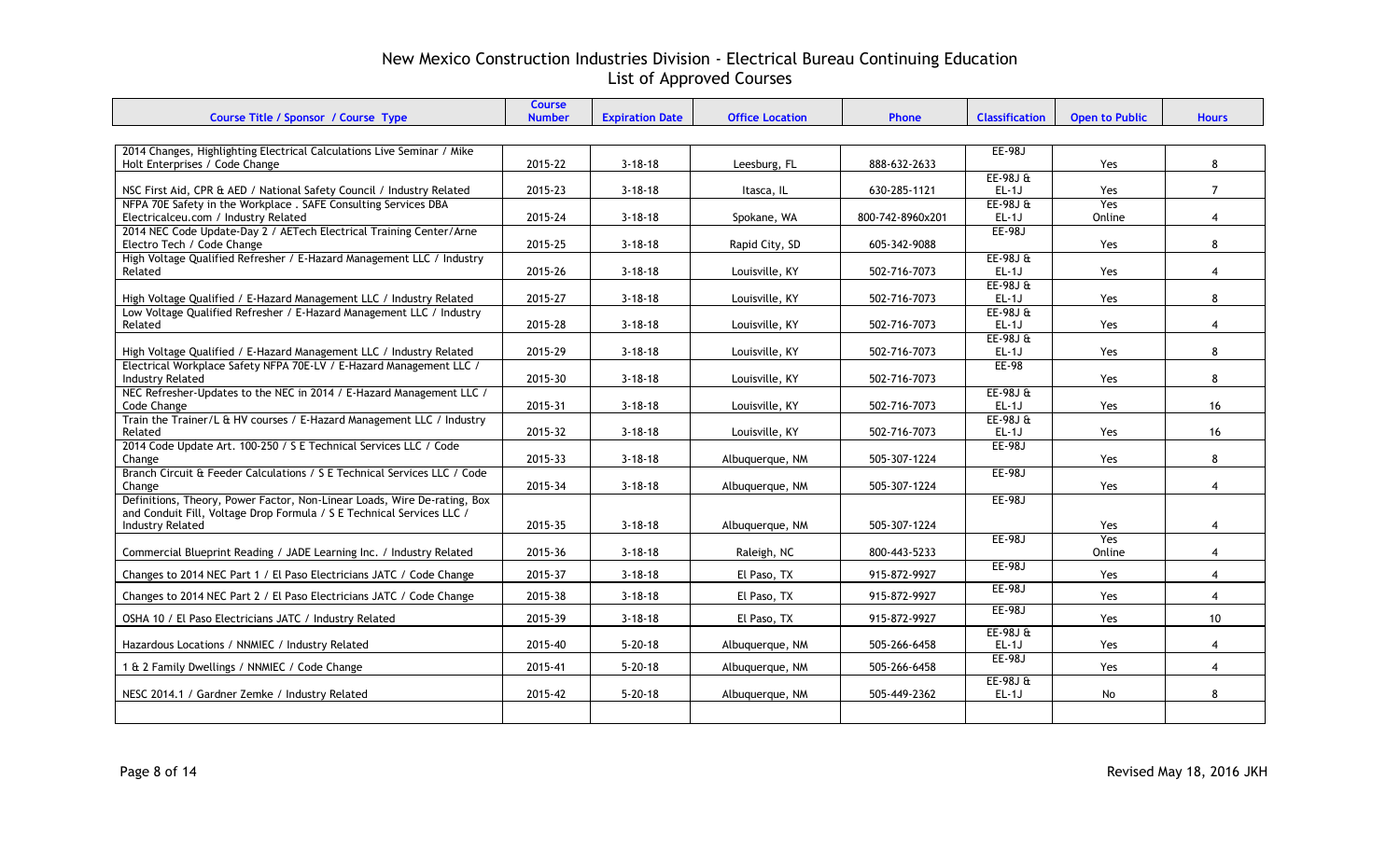| Course Title / Sponsor / Course Type                                                                            | <b>Course</b><br><b>Number</b> | <b>Expiration Date</b> | <b>Office Location</b> | Phone        | <b>Classification</b> | <b>Open to Public</b> | <b>Hours</b>   |
|-----------------------------------------------------------------------------------------------------------------|--------------------------------|------------------------|------------------------|--------------|-----------------------|-----------------------|----------------|
|                                                                                                                 |                                |                        |                        |              |                       |                       |                |
| GFCI Marinas, Boatyards, Swimming Pool and Fountain installations /<br>Michael L. Savage / Industry Related     | 2015-43                        | $5 - 20 - 18$          | Rio Rancho, NM         | 505-362-3691 | <b>EE-98J</b>         | Yes                   | 5              |
| Commercial Electrical Installation / Michael L. Savage / Industry Related                                       | 2015-44                        | $5 - 20 - 18$          | Rio Rancho, NM         | 505-362-3691 | <b>EE-98J</b>         | Yes                   | 5              |
| Residential Electrical Installation / Michael L. Savage / Industry Related                                      | 2015-45                        | $5 - 20 - 18$          | Rio Rancho, NM         | 505-362-3691 | EE-98J                | Yes                   | 5              |
| 2014 NEC-AFCI, Grounding & Bonding / Michael L. Savage / Industry<br>Related                                    | 2015-46                        | $5 - 20 - 18$          | Rio Rancho, NM         | 505-362-3691 | <b>EE-98J</b>         | Yes                   | 5              |
| 2014 NEC Industrial Wiring / AETech Electrical Training Center/Arne<br>Electro Tech Seminars / Code Change      | 2015-47                        | $5 - 20 - 18$          | Rapid City, SD         | 605-342-9088 | <b>EE-98J</b>         | Yes                   | 16             |
| 2014 NEC Code Review-Days 1 & 2 / AETech Electrical Training<br>Center/Arne Electro Tech Seminars / Code Change | 2015-48                        | $5 - 20 - 18$          | Rapid City, SD         | 605-342-9088 | <b>EE-98J</b>         | Yes                   | 16             |
| 2014 Code Change Highlights / AETech Electrical Training Center/Arne<br>Electro Tech Seminars / Code Change     | 2015-49                        | $5 - 20 - 18$          | Rapid City, SD         | 605-342-9088 | <b>EE-98J</b>         | Yes                   | 8              |
| CPR/AED & Basic First Aid / Gary Schefler / Industry Related                                                    | 2015-50                        | $5 - 20 - 18$          | Rio Rancho, NM         | 505-990-8596 | $EE-98Jft$<br>$EL-1J$ | Yes                   | 9              |
| Basic First Aid / GARY Schefler / Industry Related                                                              | 2015-51                        | $5 - 20 - 18$          | Rio Rancho, NM         | 505-990-8596 | $EE-98JE$<br>$El-1J$  | Yes                   | 5              |
| CPR/AED / Gary Schefler / Industry Related                                                                      | 2015-52                        | $5 - 20 - 18$          | Rio Rancho, NM         | 505-990-8596 | $EE-98J0$<br>$EL-1J$  | Yes                   | 6              |
| 2014 NEC Code Change / JADE Learning / Code Change                                                              | 2015-53                        | $5 - 20 - 18$          | Raleigh, NC            | 800-443-5233 | EE-98J                | No                    | 8              |
| Commercial Wiring / JADE Learning / Code Change                                                                 | 2015-54                        | $5 - 20 - 18$          | Raleigh, NC            | 800-443-5233 | <b>EE-98J</b>         | No                    | 8              |
| Solarize NM PV Design & Installation / Solarize NM / Industry Related                                           | 2015-55                        | $5 - 20 - 18$          | Albuquerque, NM        | 505-570-0137 | <b>EE-98J</b>         | Yes                   | 38             |
| NEC 2014 Code Change Part 1 / All Star Training Inc. / Code Change                                              | 2015-56                        | $5 - 20 - 18$          | Addison, TX            | 817-385-1136 | EE-98J                | Yes Online            | 8              |
| NEC 2014 Code Change Part 2 / All Star Training / Code Change                                                   | 2015-57                        | $5 - 20 - 18$          | Addison, TX            | 817-385-1136 | <b>EE-98J</b>         | Yes Online            | 8              |
| 2014 Residential / Lightwave Learning / Code Change                                                             | 2015-58                        | $5 - 20 - 18$          | Forest Grove, OR       | 503-915-4345 | <b>EE-98J</b>         | Yes Online            | $\overline{4}$ |
| 2014 Code Change Part 1 / Lightwave Learning / Code Change                                                      | 2015-59                        | $5 - 20 - 18$          | Forest Grove, OR       | 503-915-4345 | <b>EE-98J</b>         | Yes Online            | $\overline{4}$ |
| 2014 Code Change Part 2 / Lightwave Learning / Code Change                                                      | 2015-60                        | $5 - 20 - 18$          | Forest Grove, OR       | 503-915-4345 | EE-98J                | Yes Online            | $\overline{4}$ |
| 2014 Code Change Part 3 / Lightwave Learning / Code Change                                                      | 2015-61                        | $5 - 20 - 18$          | Forest Grove, OR       | 503-915-4345 | EE-98J                | Yes Online            | $\overline{4}$ |
| 2014 Grounding & Bonding / Lightwave Learning / Code Change                                                     | 2015-62                        | $5 - 20 - 18$          | Forest Grove, OR       | 503-915-4345 | <b>EE-98J</b>         | Yes Online            | $\overline{4}$ |
| Introduction to Energy Management / Village Electric Co Inc. / Industry<br>Related                              | 2015-63                        | $5 - 20 - 18$          | Winston-Salem, NC      | 888-766-7550 | EE-98J                | Yes                   | 8              |
| 2014 NEC Changes Part 1 / Village Electric Co Inc. / Code Change                                                | 2015-64                        | $5 - 20 - 18$          | Winston-Salem, NC      | 888-766-7550 | EE-98J                | <b>Yes</b>            | 8              |
| 2014-NEC Changes Part 2 / Village Electric Co Inc. / Code Change                                                | 2015-65                        | $5 - 20 - 18$          | Winston-Salem, NC      | 888-766-7550 | EE-98J                | Yes                   | 8              |
| 2014 NEC Simply Code Questions / Village Electric Co Inc. / Industry<br>Related                                 | 2015-66                        | $5 - 20 - 18$          | Winston-Salem, NC      | 888-766-7550 | <b>EE-98J</b>         | Yes                   | 8              |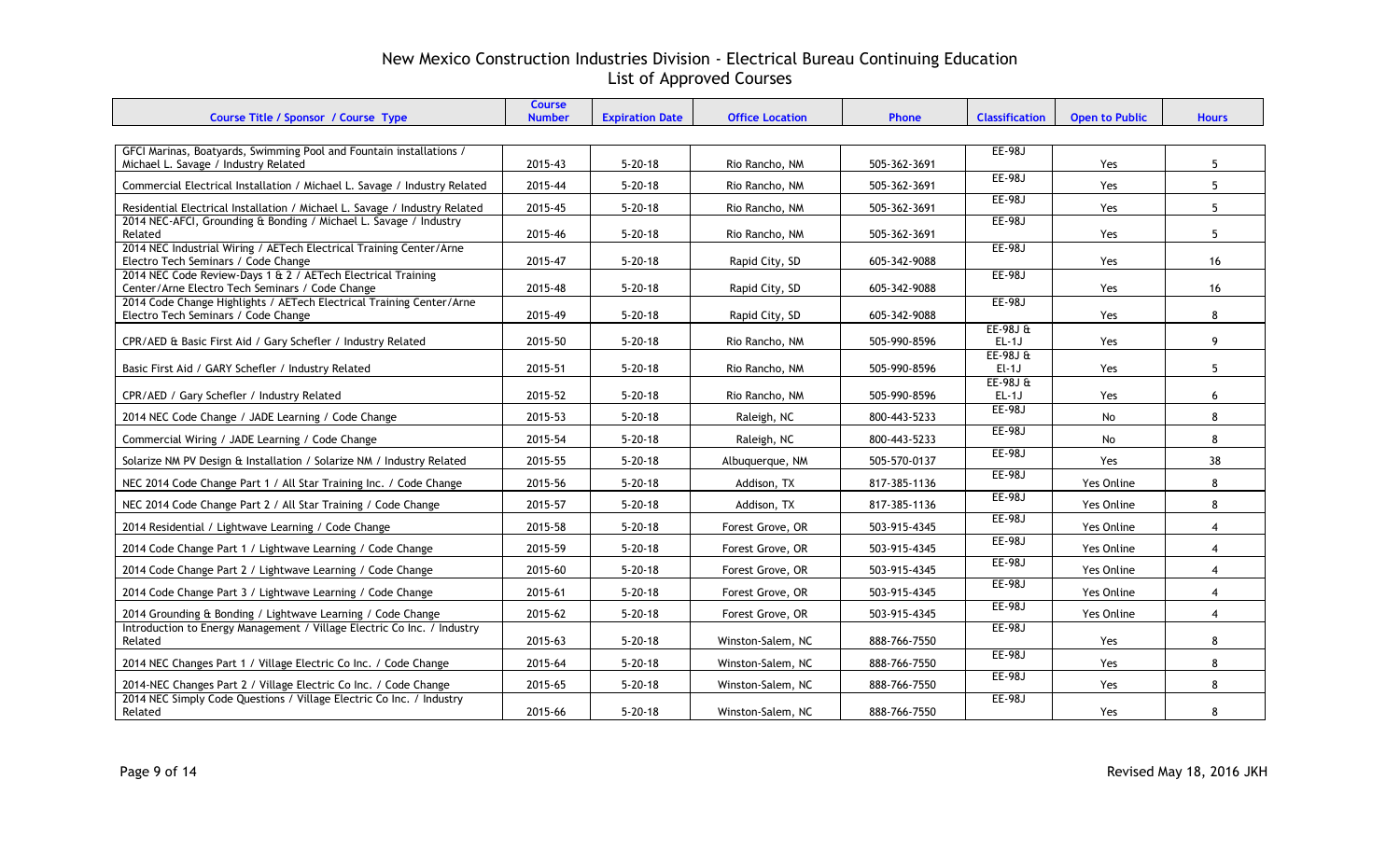| Course Title / Sponsor / Course Type                                                                            | <b>Course</b><br><b>Number</b> | <b>Expiration Date</b> | <b>Office Location</b> | Phone        | <b>Classification</b>     | <b>Open to Public</b> | <b>Hours</b>    |
|-----------------------------------------------------------------------------------------------------------------|--------------------------------|------------------------|------------------------|--------------|---------------------------|-----------------------|-----------------|
|                                                                                                                 |                                |                        |                        |              |                           |                       |                 |
| Basic Electrical Calculations / Village Electric Co Inc. / Industry Related                                     | 2015-67                        | $5 - 20 - 18$          | Winston-Salem, NC      | 888-766-7550 | EE-98J                    | Yes                   | 8               |
| 2014 NEC Article 410-Basic Lighting Design / Village Electric Co Inc. /<br><b>Industry Related</b>              | 2015-68                        | $5 - 20 - 18$          | Winston-Salem, NC      | 888-766-7550 | EE-98J                    | <b>Yes</b>            | 8               |
| 2014 NEC Article 250 Grounding & Bonding / Village Electric Co Inc. /<br><b>Industry Related</b>                | 2015-69                        | $5 - 20 - 18$          | Winston-Salem, NC      | 888-766-7550 | <b>EE-98J</b>             | Yes                   | 8               |
| Safety Practices / Village Electric Co Inc. / Industry Related                                                  | 2015-70                        | $5 - 20 - 18$          | Winston-Salem, NC      | 888-766-7550 | <b>EE-98J</b>             | Yes                   | 8               |
| Understanding Project Management / Village Electric Co Inc. / Industry<br>Related                               | 2015-71                        | $5 - 20 - 18$          | Winston-Salem, NC      | 888-766-7550 | <b>EE-98J</b>             | Yes                   | 8               |
| 2014 IAEI Hazardous Locations / IAEI / Industry Related                                                         | 2015-72                        | $5 - 20 - 18$          | Richardson, TX         | 970-397-9111 | $EE-98JE$<br>$EL-1J$      | Yes                   | 8               |
| NFPA 70E Based on 2015 Standard / JATC / Industry Related                                                       | 2015-73                        | $5 - 20 - 18$          | Albuquerque, NM        | 505-341-4444 | $EE-98JE$<br>$EL-1J$      | Yes                   | 8               |
| 2014 NEC Review & Update / Construction Workforce Training Center /<br>Code Change                              | 2015-74                        | $7 - 15 - 18$          | Odessa, TX             | 800-718-2717 | EE-98J ER-1J              | Yes                   | 16              |
| 2015 NFPA 70E Electrical Safety for Electricians / Construction Workforce<br>Training Center / Industry Related | 2015-75                        | $7 - 15 - 18$          | Odessa, TX             | 800-718-2717 | <b>EE-98J ER-1J</b>       | Yes                   | 8               |
| OSHA 30-Hour / Morgan Safety Training / Industry Related                                                        | 2015-76                        | $7 - 15 - 18$          | Manchester, NH         | 800-449-6742 | EE-98J ER-1J<br>& EL-1J   | Yes                   | 30 <sup>°</sup> |
| OSHA 10-Hour Construction / Morgan Safety Training / Industry Related                                           | 2015-77                        | $7 - 15 - 18$          | Manchester, NH         | 800-449-6742 | EE-98J ER-1J<br>& EL-1J   | Yes                   | 10              |
| Alternating Current, Motors, Generators & Transformers / Mike Holt<br>Enterprises Inc. / Industry Related       | 2015-78                        | $7 - 15 - 18$          | Leesburg, FL           | 888-632-2633 | EE-98J ER-1J              | Yes<br>Internet       | 8               |
| 2014 Wiring Methods / Mike Holt Enterprises Inc. / Industry Related                                             | 2015-79                        | $7 - 15 - 18$          | Leesburg, FL           | 888-632-2633 | <b>EE-98J ER-1J</b>       | Yes<br>Internet       | 8               |
| 2014 Limited Energy and Communication Systems / Mike Holt Enterprises<br>Inc. / Industry Related                | 2015-80                        | $7 - 15 - 18$          | Leesburg, FL           | 888-632-2633 | <b>EE-98J ER-1J</b>       | Yes<br>Internet       | 8               |
| 2014 NEC Requirements for Solar PV / Mike Holt Enterprises Inc. /<br><b>Industry Related</b>                    | 2015-81                        | $7 - 15 - 18$          | Leesburg, FL           | 888-632-2633 | <b>EE-98J ER-1J</b>       | Yes<br>Internet       | 8               |
| Electrical Fundamentals & Basic Electricity / Mike Holt Enterprises Inc. /<br><b>Industry Related</b>           | 2015-82                        | $7 - 15 - 18$          | Leesburg, FL           | 888-632-2633 | <b>EE-98J ER-1J</b>       | Yes<br>Internet       | 8               |
| Electrical Circuits and Protection / Mike Holt Enterprises Inc. / Industry<br>Related                           | 2015-83                        | $7 - 15 - 18$          | Leesburg, FL           | 888-832-2633 | EE-98J ER-1J              | Yes<br>Internet       | 8               |
| 2014 NEC Wiring Methods / Bobo Technologies / Industry Related                                                  | 2015-84                        | $9 - 16 - 18$          | Palmer Lake, CO        | 719-488-2632 | <b>EE-98J ER-1J</b>       | Yes<br>Internet       | 8               |
| Trouble Shooting Electrical Control Circuits / National Technology<br>Transfer Inc. / Industry Related          | 2015-85                        | $9 - 16 - 18$          | Centennial, CO         | 303-957-4343 | <b>EE-98J ER-1J</b>       | Yes                   | 24              |
| Variable Frequency Drives / National Technology Transfer / Industry<br>Related                                  | 2015-86                        | $9 - 16 - 18$          | Centennial, CO         | 303-957-4343 | <b>EE-98J ER-1J</b>       | Yes                   | 24              |
| Cranes and Rigging / Global Safety / Industry Related                                                           | 2015-87                        | $9 - 16 - 18$          | Albuquerque, NM        | 505-417-5597 | EE-98J ER-1J<br>$E$ EL-1J | Yes<br>Internet       | $\overline{4}$  |
| 2014 NEC Update / Metropolitan Community College / Code Change                                                  | 2015-88                        | $9 - 16 - 18$          | Kansas City, MO        | 816-604-5230 | <b>EE-98J ER-1J</b>       | Yes                   | 16              |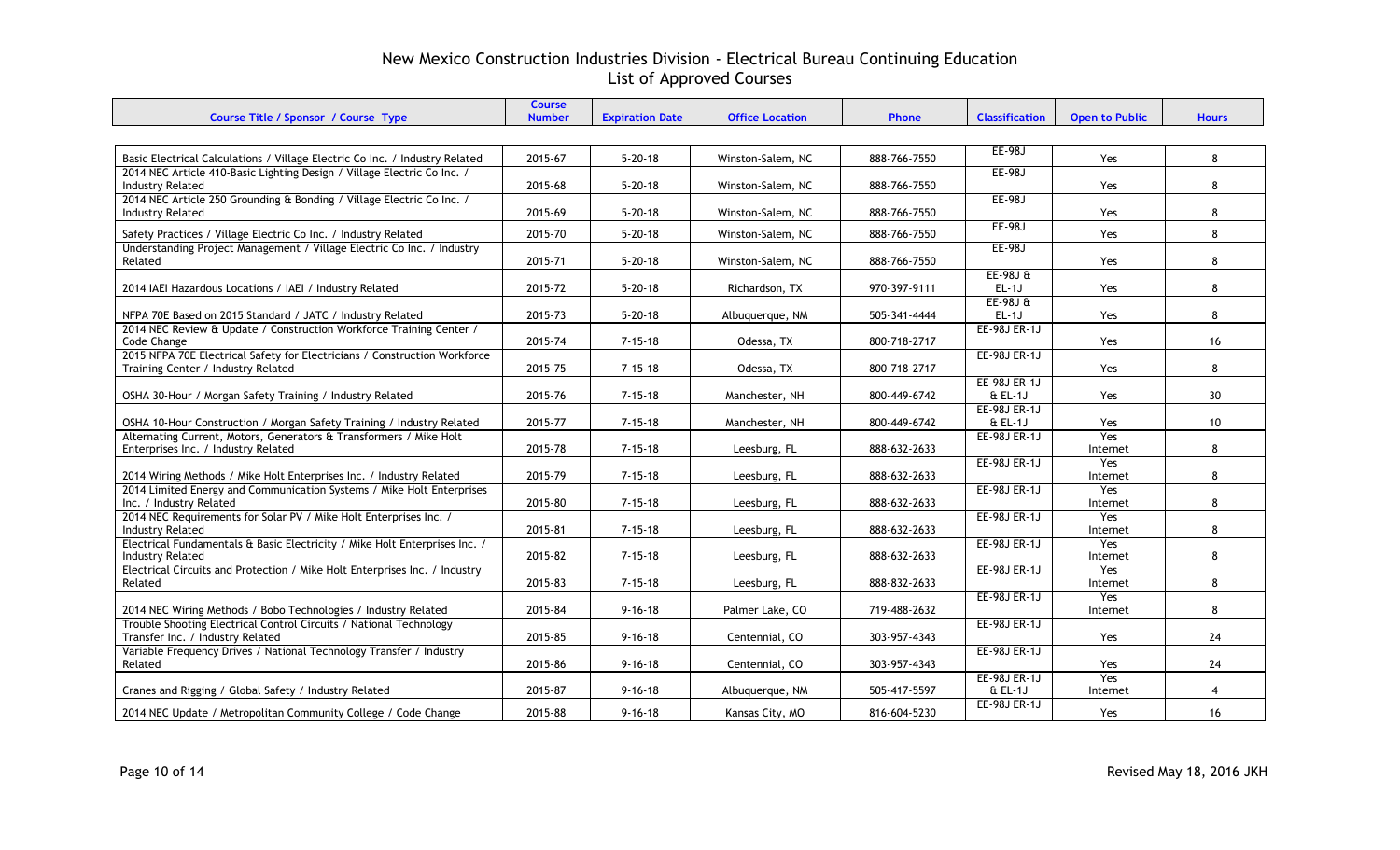| Course Title / Sponsor / Course Type                                                           | <b>Course</b><br><b>Number</b> | <b>Expiration Date</b> | <b>Office Location</b> | Phone               | <b>Classification</b>          | <b>Open to Public</b> | <b>Hours</b>   |
|------------------------------------------------------------------------------------------------|--------------------------------|------------------------|------------------------|---------------------|--------------------------------|-----------------------|----------------|
|                                                                                                |                                |                        |                        |                     |                                |                       |                |
| Motors And A/C Equipment / Michael L. Savage / Industry Related                                | 2015-89                        | $9 - 16 - 18$          | Rio Rancho, NM         | 505-362-3691        | <b>EE-98J ER-1J</b>            | Yes                   | 6              |
| Smoke Alarm per IRC & NFPA 72 / Michael L. Savage / Industry Related                           | 2015-90                        | $9 - 16 - 18$          | Rio Rancho, NM         | 505-362-3691        | EE-98J ER-1J                   | Yes                   | $\mathbf{2}$   |
| Common NEC Code Violations / Michael L. Savage / Industry Related                              | 2015-91                        | $9 - 16 - 18$          | Rio Rancho, NM         | 505-363-3691        | <b>EE-98J ER-1J</b>            | Yes                   | $\mathbf{2}$   |
| Fire Alarm Installations / Michael L. Savage / Industry Related                                | 2015-92                        | $9 - 16 - 18$          | Rio Rancho, NM         | 505-362-3691        | EE-98J ER-1J                   | Yes                   | 6              |
| Health Care Facilities Elec. Code / Michael L. Savage / Industry Related                       | 2015-93                        | $9 - 16 - 18$          | Rio Rancho, NM         | 505-362-3691        | <b>EE-98J ER-1J</b>            | Yes                   | 8              |
| Low Voltage Requirements / Michael L. Savage / Industry Related                                | 2015-94                        | $9 - 16 - 18$          | Rio Rancho, NM         | 505-362-3691        | <b>EE-98J ER-1J</b>            | Yes                   | 6              |
| NFPA 70E Training / Michael L. Savage / Industry Related                                       | 2015-95                        | $9 - 16 - 18$          | Rio Rancho, NM         | 505-362-3691        | <b>EE-98J ER-1J</b>            | Yes                   | 6              |
| 2014 NEC Review of NEC Changes, Articles 90-820 / Mike Holt Enterprises<br>/ Code Change       | 2015-96                        | $9 - 16 - 18$          | Leesburg, FL           | 888-632-2633        | EE-98J ER-1J                   | Yes<br>Internet       | 8              |
| Arc Flash Safety NFPA 70E / American Trainco / Industry Related                                | 2015-97                        | $9 - 16 - 18$          | Englewood, CO          | 303-867-5035        | EE-98J ER-1J<br>$E$ El-1J      | Yes                   | 16             |
| OSHA 10 General Industry / Safety Counseling Inc. / Industry Related                           | 2015-98                        | $9 - 16 - 18$          | Albuquerque, NM        | 505-881-1112        | <b>EE-98J ER-1J</b><br>& EL-1J | Yes                   | 10             |
| OSHA 10 Construction / Safety Counseling Inc. / Industry Related                               | 2015-99                        | $9 - 16 - 18$          | Albuquerque, NM        | 505-881-1112        | <b>EE-98J ER-1J</b><br>& EL-1J | Yes                   | 10             |
| AED/CPR/First Aid / Safety Counseling Inc. / Industry Related                                  | 2015-100                       | $9 - 16 - 18$          | Albuquerque, NM        | 505-881-1112        | EE-98J ER-1J<br>$E.EL-1J$      | Yes                   | 8              |
| Confined Space Entry QP / Safety Counseling Inc. / Industry Related                            | 2015-101                       | $9 - 16 - 18$          | Albuquerque, NM        | 505-881-1112        | EE-98J ER-1J<br>& EL-1J        | Yes                   | 8              |
| Rigging & Signal Person / Safety Counseling Inc. / Industry Related                            | 2015-102                       | $9 - 16 - 18$          | Albuquerque, NM        | 505-881-1112        | <b>EE-98J ER-1J</b><br>& EL-1J | Yes                   | $\overline{4}$ |
| Fall Protection QP / Safety Counseling Inc. / Industry Related                                 | 2015-103                       | $9 - 16 - 18$          | Albuquerque, NM        | 505-881-1112        | <b>EE-98J ER-1J</b><br>$EL-1J$ | Yes                   | 8              |
| Trenching and Excavation QP / Safety Counseling Inc. / Industry Related                        | 2015-104                       | $9 - 16 - 18$          | Albuquerque, NM        | 505-881-1112        | EE-98J ER-1J<br>& EL-1J        | Yes                   | 8              |
| Fire Extinguisher QP / Safety Counseling Inc. / Industry Related                               | 2015-105                       | $9 - 16 - 18$          | Albuquerque, NM        | 505-881-1112        | EE-98J ER-1J<br>$E$ EL-1J      | Yes                   | $\mathbf{2}$   |
| Grounding and Bonding (2014) / Blue Volt / Industry Related                                    | 2015-106                       | $9 - 16 - 18$          | Portland, OR           | 503-223-2583        | <b>EE-98J ER-1J</b>            | Yes<br>Internet       | 8              |
| Fire Alarms (2014) / Blue Volt / Industry Related                                              | 2015-107                       | $9 - 16 - 18$          | Portland, OR           | 503-223-2583        | EE-98J ER-1J                   | Yes<br>Internet       | $\overline{4}$ |
| 2014 Changes to NEC Part II / Blue Volt / Code Change                                          | 2015-108                       | $9 - 16 - 18$          | Portland, OR           | 503-223-2583        | EE-98J ER-1J                   | Yes<br>Internet       | 8              |
| Electrical Troubleshooting & Preventative Maintenance / American<br>Trainco / Industry Related | 2015-109                       | $11 - 18 - 18$         | Englewood, CO          | 303-531-4560        | <b>EE-98J ER-1J</b>            | Yes                   | 16             |
| Article 430 & VFD's / Interstate Construction Services Inc. / Industry<br>Related              | 2015-110                       | $11 - 18 - 18$         | Sioux, IA              | 712-722-1660 x 2562 | EE-98J ER-1J                   | No                    | 8              |
| PV Power Systems Connections to the Utility / SWTDINMSU / Industry                             | 2015-111                       | $11 - 18 - 18$         | Las Cruces, NM         | 575-527-0251        | EE-98J ER-1J                   | Yes                   | 4              |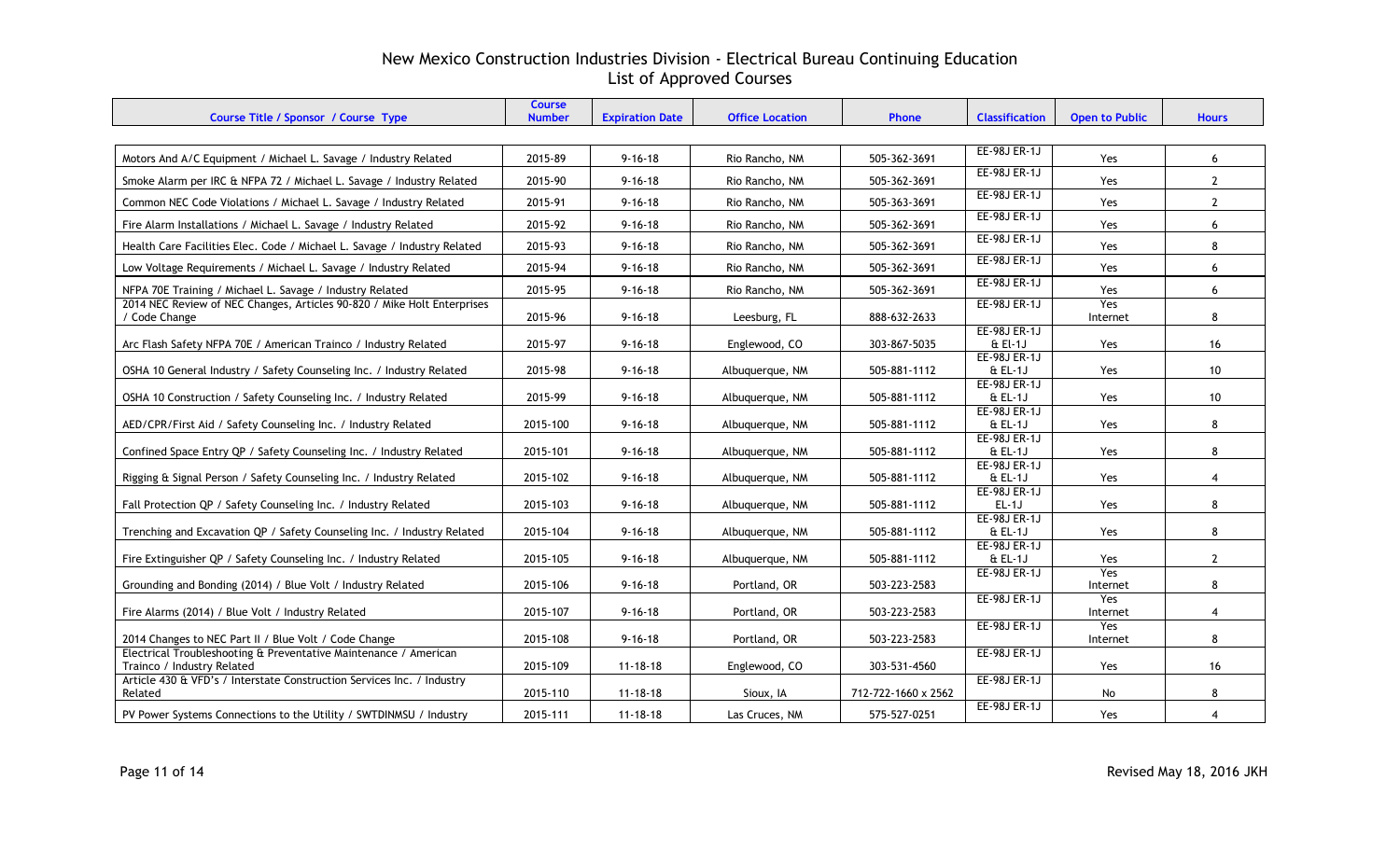| Course Title / Sponsor / Course Type                                                          | <b>Course</b><br><b>Number</b> | <b>Expiration Date</b> | <b>Office Location</b> | <b>Phone</b> | <b>Classification</b>     | <b>Open to Public</b> | <b>Hours</b>   |
|-----------------------------------------------------------------------------------------------|--------------------------------|------------------------|------------------------|--------------|---------------------------|-----------------------|----------------|
|                                                                                               |                                |                        |                        |              |                           |                       |                |
| Related                                                                                       |                                |                        |                        |              |                           |                       |                |
|                                                                                               |                                |                        |                        |              | EE-98J ER-1J              |                       |                |
| American Heart Association First Aid / Greg Brown DBA Safety LLC /<br><b>Industry Related</b> | 2015-112                       | $11 - 18 - 18$         | Farmington, NM         | 505-860-5727 | $E$ EL-1J                 | Yes                   | 4              |
| American Heart Association CPR-AED / Greg Brown DBA Safety LLC /                              |                                |                        |                        |              | EE-98 ER-1J               |                       |                |
| <b>Industry Related</b>                                                                       | 2015-113                       | $11 - 18 - 18$         | Farmington, NM         | 505-860-5727 | $E.L-1J$                  | Yes                   | $\overline{2}$ |
| American Heart Association Blood Borne Pathogens / Greg Brown DBA                             |                                |                        |                        |              | <b>EE-98J ER-1J</b>       |                       |                |
| Safety LLC / Industry Related                                                                 | 2015-114                       | $11 - 18 - 18$         | Farmington, NM         | 505-860-5727 | $E$ EL-1J                 | Yes<br>Yes            | $\mathbf{1}$   |
| Electrical Fundamentals / 360Training.com Inc. / Industry Related                             | 2015-115                       | $11 - 18 - 18$         | Austin, TX             | 512-236-5475 | EE-98J ER-1J              | Internet              | 4              |
|                                                                                               |                                |                        |                        |              | EE-98J ER-1J              | Yes                   |                |
| Grounding & Bonding / 360Training.com Inc. / Industry Related                                 | 2015-116                       | $11 - 18 - 18$         | Austin, TX             | 512-236-5475 |                           | Internet              | 4              |
|                                                                                               |                                |                        |                        |              | EE-98J ER-1J              | Yes                   |                |
| NEC 2011 Code Changes-Part 1 / 360Training.com Inc. / Code Change                             | 2015-117                       | $11 - 18 - 18$         | Austin, TX             | 512-236-5475 | <b>EE-98J ER-1J</b>       | Internet<br>Yes       | 8              |
| NEC 2011 Code Changes-Part 2 / 360Training.com Inc. / Code Change                             | 2015-118                       | $11 - 18 - 18$         | Austin, TX             | 512-236-5475 |                           | Internet              | 8              |
|                                                                                               |                                |                        |                        |              | EE-98J ER-1J              | Yes                   |                |
| NFPA 70E / 360training.com Inc. / Industry Related                                            | 2015-119                       | $11 - 18 - 18$         | Austin, TX             | 512-236-5475 | $E$ EL-1J                 | Internet              | 4              |
|                                                                                               |                                |                        |                        |              | <b>EE-98J ER-1J</b>       | Yes                   |                |
| Wiring & Protection / 360Training.com Inc. / Industry Related                                 | 2015-120                       | $11 - 18 - 18$         | Austin, TX             | 512-236-5475 |                           | Internet              | 4              |
| NFPA 70E / Wesley Enterprises / Industry Related                                              | 2015-121                       | $11 - 18 - 18$         | Albuguergue, NM        | 505-884-3453 | EE-98J ER-1J<br>$E$ EL-1J | Yes                   | 8              |
|                                                                                               |                                |                        |                        |              | EE-98J El-1J              |                       |                |
| NESC & High Voltage Electrical / Wesley Enterprises / Code Change                             | 2015-122                       | $11 - 18 - 18$         | Albuguergue, NM        | 505-884-3453 |                           | Yes                   | 8              |
| OSHA 10 Construction / Wesley Enterprises / Industry Related                                  | 2015-123                       | $11 - 18 - 18$         | Albuquerque, NM        | 505-884-3453 | EE-98J ER-1J<br>$E$ EL-1J | Yes                   | 10             |
|                                                                                               |                                |                        |                        |              | <b>EE-98J ER-1J</b>       |                       |                |
| OSHA 30 Construction / Wesley Enterprises / Industry Related                                  | 2015-124                       | $11 - 18 - 18$         | Albuquerque, NM        | 505-884-3453 | & EL-1J                   | Yes                   | 30             |
|                                                                                               |                                |                        |                        |              | EE-98 ER-1J               |                       |                |
| Electrical Safety / Wesley Enterprises / Industry Related                                     | 2015-125                       | $11 - 18 - 18$         | Albuquerque, NM        | 505-884-3453 | $E$ EL-1J                 | Yes                   | 8              |
| Article 690 Photovoltaic Systems / Wesley Enterprises / Industry Related                      | 2015-126                       | $11 - 18 - 18$         | Albuquerque, NM        | 505-884-3453 | EE-98J ER-1J              | Yes                   | 8              |
|                                                                                               |                                |                        |                        |              | EE-98J ER-1J              |                       |                |
| Basic Motor Control Refresher / Wesley Enterprises/ Industry Related                          | 2015-127                       | $11 - 18 - 18$         | Albuquerque, NM        | 505-884-3453 | $E$ EL-1J                 | Yes                   | 8              |
| Troubleshooting / Wesley Enterprises / Industry Related                                       | 2015-128                       | $11 - 18 - 18$         | Albuquerque, NM        | 505-884-3453 | EE-98J ER-1J              | Yes                   | 8              |
| NEC Update / Wesley Enterprises / Code Change                                                 | 2015-129                       | $11 - 18 - 18$         | Albuquerque, NM        | 505-884-3453 | <b>EE-98J ER-1J</b>       | Yes                   | 8              |
|                                                                                               |                                |                        |                        |              | <b>EE-98J ER-1J</b>       |                       |                |
| Grounding & Bonding / Wesley Enterprises / Industry Related                                   | 2015-130                       | $11 - 18 - 18$         | Albuquerque, NM        | 505-884-3453 | $EE-98J$                  | Yes                   | 8              |
| 2012 NESC 8 Hour Update / Global Safety / Code Change                                         | 2015-131                       | $11 - 18 - 18$         | Albuquerque, NM        | 505-417-5597 | & EL-1J                   | Yes                   | 8              |
| Electrical Safety for Electrical Crafts / Los Alamos National Laboratory /                    |                                |                        |                        |              | EE-98J ER-1J              |                       |                |
| <b>Industry Related</b>                                                                       | 2015-132                       | $11 - 18 - 18$         | Los Alamos, NM         | 505-667-0778 |                           | No                    | 8              |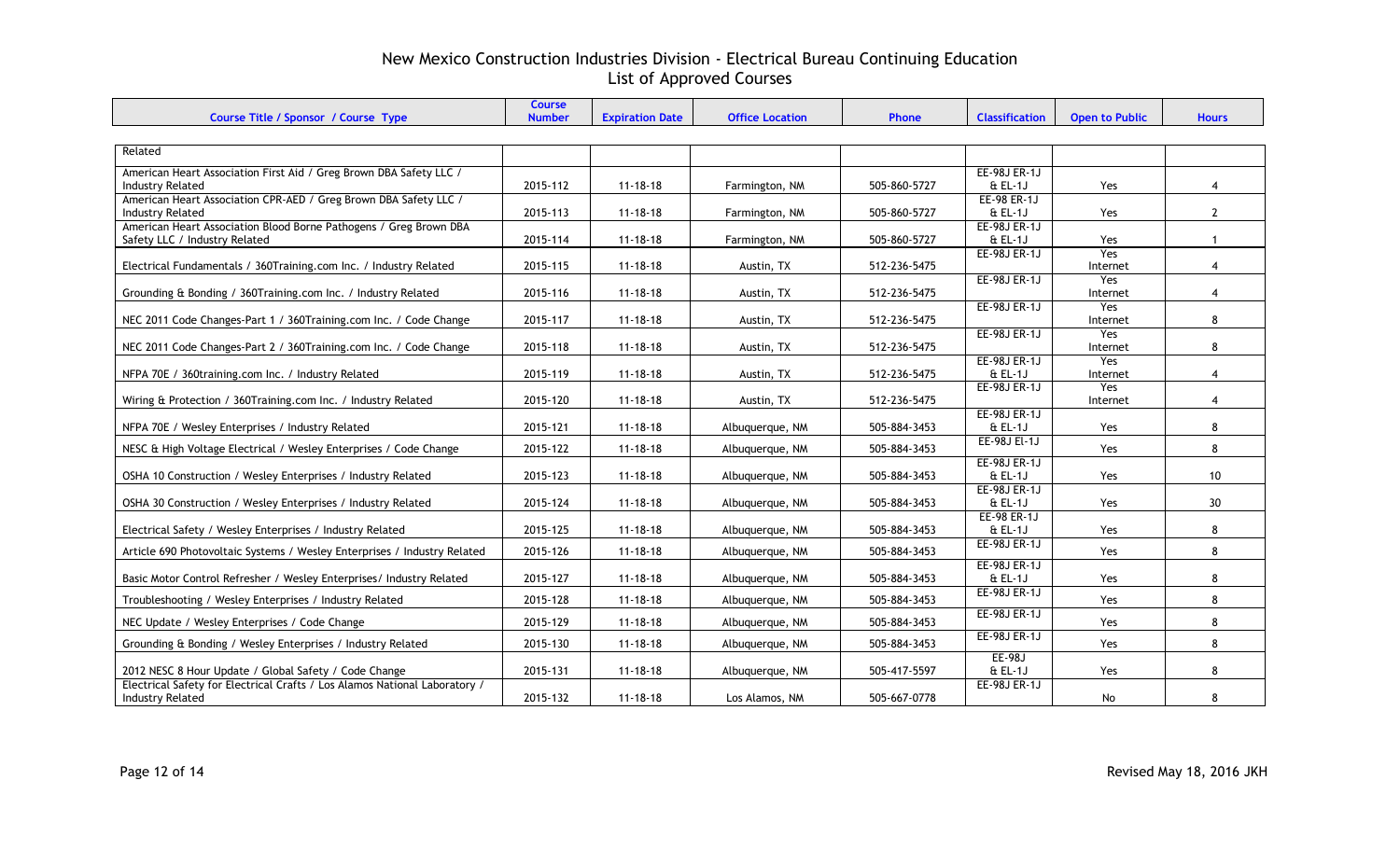|                                                                                 | <b>Course</b><br><b>Number</b> |                        | <b>Office Location</b> | Phone        | <b>Classification</b> | <b>Open to Public</b> | <b>Hours</b>   |  |  |  |  |
|---------------------------------------------------------------------------------|--------------------------------|------------------------|------------------------|--------------|-----------------------|-----------------------|----------------|--|--|--|--|
| Course Title / Sponsor / Course Type                                            |                                | <b>Expiration Date</b> |                        |              |                       |                       |                |  |  |  |  |
|                                                                                 |                                |                        |                        |              |                       |                       |                |  |  |  |  |
| NEC Fundamentals 2014 Changes / Los Alamos National Laboratory / Code<br>Change | 2015-133                       | $11 - 18 - 18$         | Los Alamos, NM         | 505-667-0778 | <b>EE-98J ER-1J</b>   | No                    | 8              |  |  |  |  |
| Lightning Protection Installation / Harger Lightning & Grounding /              |                                |                        |                        |              | <b>EE-98J ER-1J</b>   |                       |                |  |  |  |  |
| <b>Industry Related</b>                                                         | 2016-01                        | $1 - 20 - 19$          | Grayslake, IL          | 224-238-0860 | $E$ EL-1J             | Yes                   | 12             |  |  |  |  |
|                                                                                 |                                |                        |                        |              | EE-98J ER-1J          |                       |                |  |  |  |  |
| Electrical Safety Now (NFPA 70E 2015) / Jade Learning / Industry Related        | 2016-02                        | $1 - 20 - 19$          | Raleigh, NC            | 800-443-5233 | & El-1J               | Yes                   | $\overline{4}$ |  |  |  |  |
|                                                                                 |                                |                        |                        |              | EE-98J ER-1J          |                       |                |  |  |  |  |
| Lockout/Tagout (NFPA 70E 2015) / Jade Learning / Industry Related               | 2016-03                        | $1 - 20 - 19$          | Raleigh, NC            | 800-443-5233 | $E$ EL-1J             | Yes                   | 4              |  |  |  |  |
|                                                                                 |                                |                        |                        |              | <b>EE-98J ER-1J</b>   |                       |                |  |  |  |  |
| OSHA Safety for Electricians / Jade Learning / Industry Related                 | 2016-04                        | $1 - 20 - 19$          | Raleigh, NC            | 800-443-5233 | $E$ EL-1J             | Yes                   | 4              |  |  |  |  |
|                                                                                 | 2016-05                        | $1 - 20 - 19$          |                        | 505-341-4444 | EE-98J<br>$E$ EL-1J   | No                    | $\mathbf{2}$   |  |  |  |  |
| IBEW FDS The Role of the Foreman / NMJATC / Industry Related                    |                                |                        | Albuquerque, NM        |              | EE-98J                |                       |                |  |  |  |  |
| IBEW FDS Project Start Up / NMJATC / Industry Related                           | 2016-06                        | $1 - 20 - 19$          | Albuquerque, NM        | 505-341-4444 | $E$ EL-1J             | No                    | $\overline{2}$ |  |  |  |  |
|                                                                                 |                                |                        |                        |              | <b>EE-98J</b>         |                       |                |  |  |  |  |
| <b>IBEW FDS Material Management / NMJATC / Industry Related</b>                 | 2016-07                        | $1 - 20 - 19$          | Albuquerque, NM        | 505-341-4444 | $E$ EL-1J             | No                    | $\overline{2}$ |  |  |  |  |
|                                                                                 |                                |                        |                        |              | EE-98J                |                       |                |  |  |  |  |
| IBEW FDS Labor Relations / NMJATC / Industry Related                            | 2016-07                        | $1 - 20 - 19$          | Albuquerque, NM        | 505-341-4444 | & EL1J                | No                    | $\mathbf{2}$   |  |  |  |  |
|                                                                                 |                                |                        |                        |              | EE-98J                |                       |                |  |  |  |  |
| IBEW FDS Understanding the Estimate Part I / NMJATC / Industry Related          | 2016-08                        | $1 - 20 - 19$          | Albuquerque, NM        | 505-341-4444 | $E$ EL-1J             | No                    | $\mathbf{2}$   |  |  |  |  |
|                                                                                 |                                |                        |                        |              | <b>EE-98J</b>         |                       |                |  |  |  |  |
| IBEW FDS Understanding the Estimate Part II / NMJATC / Industry Related         | 2016-09                        | $1 - 20 - 19$          | Albuquerque, NM        | 505-341-4444 | $E$ EL-1J<br>EE-98J   | No                    | $\mathbf{2}$   |  |  |  |  |
| IBEW FDS Man-Loading & Scheduling / NMJATC / Industry Related                   | 2016-10                        | $1 - 20 - 19$          | Albuquerque, NM        | 505-341-4444 | $E$ EL-1J             | No                    | $\mathbf{2}$   |  |  |  |  |
|                                                                                 |                                |                        |                        |              | EE-98J                |                       |                |  |  |  |  |
| IBEW FDS Safety / NMJATC / Industry Related                                     | 2016-11                        | $1 - 20 - 19$          | Albuquerque, NM        | 505-341-4444 | $E.L-1J$              | No                    | $\mathbf{2}$   |  |  |  |  |
|                                                                                 |                                |                        |                        |              | EE-98J                |                       |                |  |  |  |  |
| IBEW FDS Managing Production / NMJATC / Industry Related                        | 2016-12                        | $1 - 20 - 19$          | Albuquerque, NM        | 505-341-4444 | & EL-1J               | No                    | $\mathbf{2}$   |  |  |  |  |
|                                                                                 |                                |                        |                        |              | <b>EE-98J</b>         |                       |                |  |  |  |  |
| IBEW FDS Communication / NMJATC / Industry Related                              | 2016-13                        | $1 - 20 - 19$          | Albuquerque, NM        | 505-341-4444 | $E$ EL-1J             | No                    | $\overline{2}$ |  |  |  |  |
|                                                                                 |                                |                        |                        |              | EE-98J                |                       |                |  |  |  |  |
| IBEW FDS Change Management / NMJATC / Industry Related                          | 2016-14                        | $1 - 20 - 19$          | Albuquerque, NM        | 505-341-4444 | $E$ EL-1J<br>EE-98J   | No                    | $\overline{2}$ |  |  |  |  |
| IBEW FDS Project Closeout / NMJATC / Industry Related                           | 2016-15                        | $1 - 20 - 19$          | Albuquerque, NM        | 505-341-4444 | & EL-1J               | No                    | $\mathbf{2}$   |  |  |  |  |
|                                                                                 |                                |                        |                        |              | <b>EE-98J</b>         |                       |                |  |  |  |  |
| <b>IBEW FDS Construction Specification / NMJATC / Industry Related</b>          | 2016-16                        | $1 - 20 - 19$          | Albuquerque, NM        | 505-341-4444 | $E$ EL-1J             | No                    | $\overline{2}$ |  |  |  |  |
|                                                                                 |                                |                        |                        |              | EE-98J                |                       |                |  |  |  |  |
| IBEW FDS Documentation / NMJATC / Industry Related                              | 2016-17                        | $1 - 20 - 19$          | Albuquerque, NM        | 505-341-4444 | & El-1J               | No                    | $\mathbf{2}$   |  |  |  |  |
|                                                                                 |                                |                        |                        |              | EE-98J                |                       |                |  |  |  |  |
| IBEW FDS Highly Effective Foreman Part I / NMJATC / Industry Related            | 2016-18                        | $1 - 20 - 19$          | Albuquerque, NM        | 505-341-4444 | $E.L-1J$              | No                    | $\overline{2}$ |  |  |  |  |
|                                                                                 |                                |                        |                        |              | EE-98J                |                       |                |  |  |  |  |
| IBEW FDS Highly Effective Foreman Part II / NMJATC / Industry Related           | 2016-19                        | $1 - 20 - 19$          | Albuquerque, NM        | 505-341-4444 | $E$ El-1J             | No                    | $\overline{2}$ |  |  |  |  |